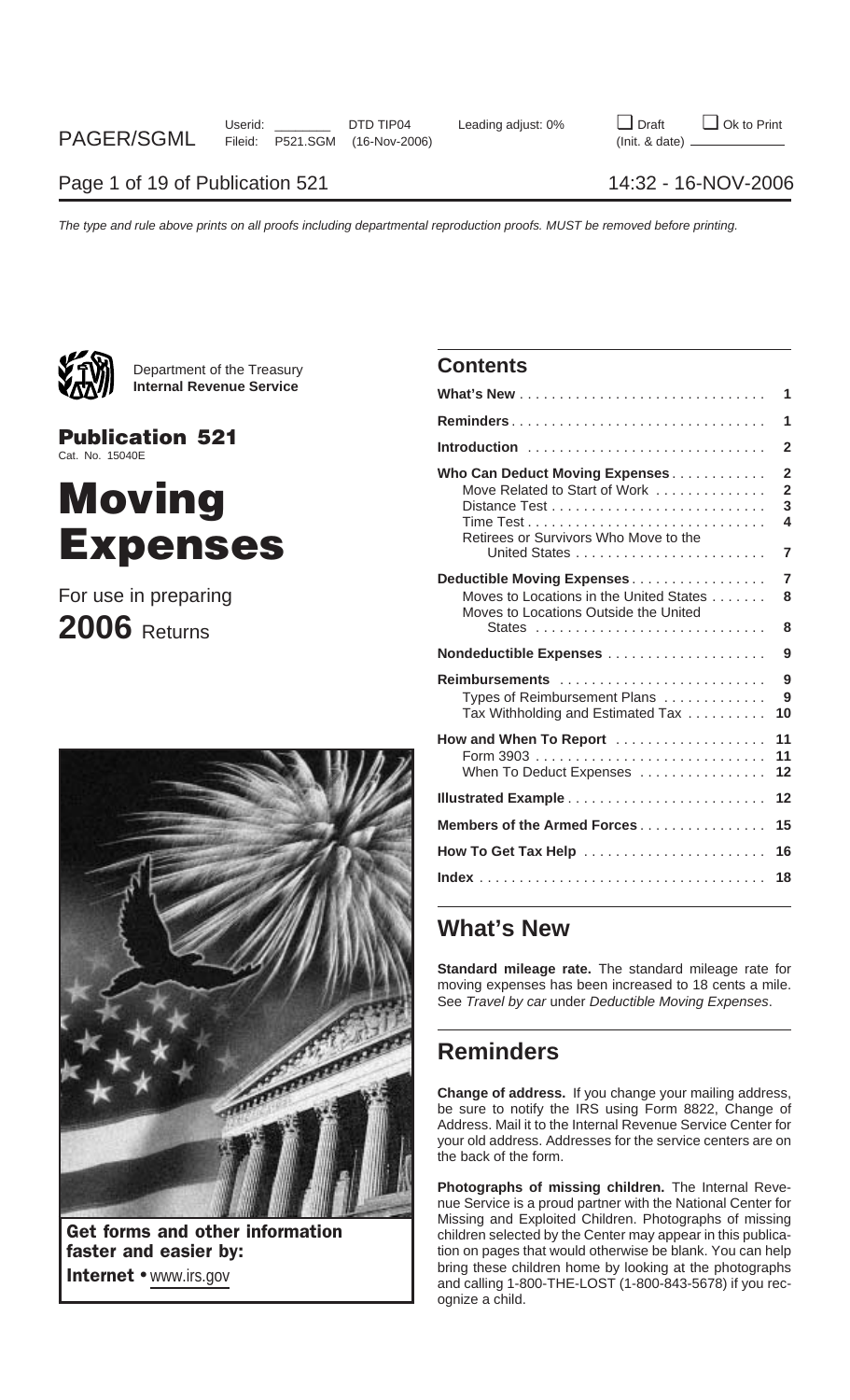This publication explains the deduction of certain ex-<br>
penses of moving to a new home because you changed<br>
Bloomington, IL 61702–8903 job locations or started a new job. It includes the following topics. **Tax questions.** If you have a tax question, visit www.

- 
- What moving expenses are deductible.
- What moving expenses are not deductible. **Useful Items**
- How a reimbursement affects your moving expense deduction. **Publication**
- How and when to report moving expenses.  $\Box$  3 Armed Forces' Tax Guide
- Special rules for members of the Armed Forces.

**Form 3903, Moving Expenses, is used to claim the moving <b>Forms (and Instructions)** expense deduction. An example of how to report your <br>
□ 1040 U.S. Individual Income Tax Return moving expenses, including a filled-in Form 3903, is shown <br>
□ 1040X Amended U.S. Individual Income Tax near the end of the publication.<br>
Return

You may be able to deduct moving expenses whether <br>you are self-employed or an employee. Your expenses <br> generally must be related to starting work at your new job ❏ 8822 Change of Address location. However, certain retirees and survivors may qual-<br>See How To Get Tax Help, near the end of this publicaify to claim the deduction even though they are not starting tion, for information about getting the publications and the work at a new job location. See Who Can Deduct Moving forms listed above. Expenses.

**Recordkeeping.** It is important to maintain an accurate record of expenses you paid to move. You should save **Who Can Deduct** items such as receipts, bills, cancelled checks, credit card statements and mileage logs. Also, you should save your **Moving Expenses** Form W-2 and statements of reimbursement from your

**Comments and suggestions.** We welcome your comments about this publication and your suggestions for 1. Your move is closely related to the start of work.<br>future editions

Future editions.<br>You can write to us at the following address:<br> $\frac{2}{3}$  2. You meet the distance test.

SE:W:CAR:MP:T:I expenses. 1111 Constitution Ave. NW, IR-6406

would be helpful if you would include your daytime phone These rules are discussed later in this publication. number, including the area code, in your correspondence.

You can email us at \**taxforms@irs.gov.* (The asterisk **Move Related to Start of Work** must be included in the address.) Please put "Publications Comment" on the subject line. Although we cannot re-<br>spond individually to each email, we do appreciate your<br>feedback and will consider your comments as we revise<br>feedback and will consider your comments as we revise

formspubs to download forms and publications, call 1-800-829-3676, or write to the address below and receive time to the start of work. It is not necessary that you a response within 10 business days after your request is arrange to work before moving to a new location, as long received. **As you actually go to work in that location.** As you actually go to work in that location.

**Introduction**<br>
P.O. Box 8903

• Who can deduct moving expenses.  $\frac{1}{100}$  irs.gov or call 1-800-829-1040. We cannot answer tax questions sent to either of the above addresses.

- 
- 
- 
- 

employer.<br>
You can deduct your moving expenses if you meet all three<br>
of the following requirements.

- 
- 
- 3. You meet the time test.

Internal Revenue Service<br>
Individual Forms and Publications Branch<br>
Figure B to help you decide if you can deduct your moving Figure B to help you decide if you can deduct your moving

Washington, DC 20224 **Retirees, survivors, and Armed Forces members.** Different rules may apply if you are a member of the Armed We respond to many letters by telephone. Therefore, it Forces or a retiree or survivor moving to the United States.

our tax products. **Closely related in time.** You can generally consider mov-**Ordering forms and publications.** Visit www.irs.gov/ ing expenses incurred within 1 year from the date you first<br>mspubs to download forms and publications, call reported to work at the new location as closely related in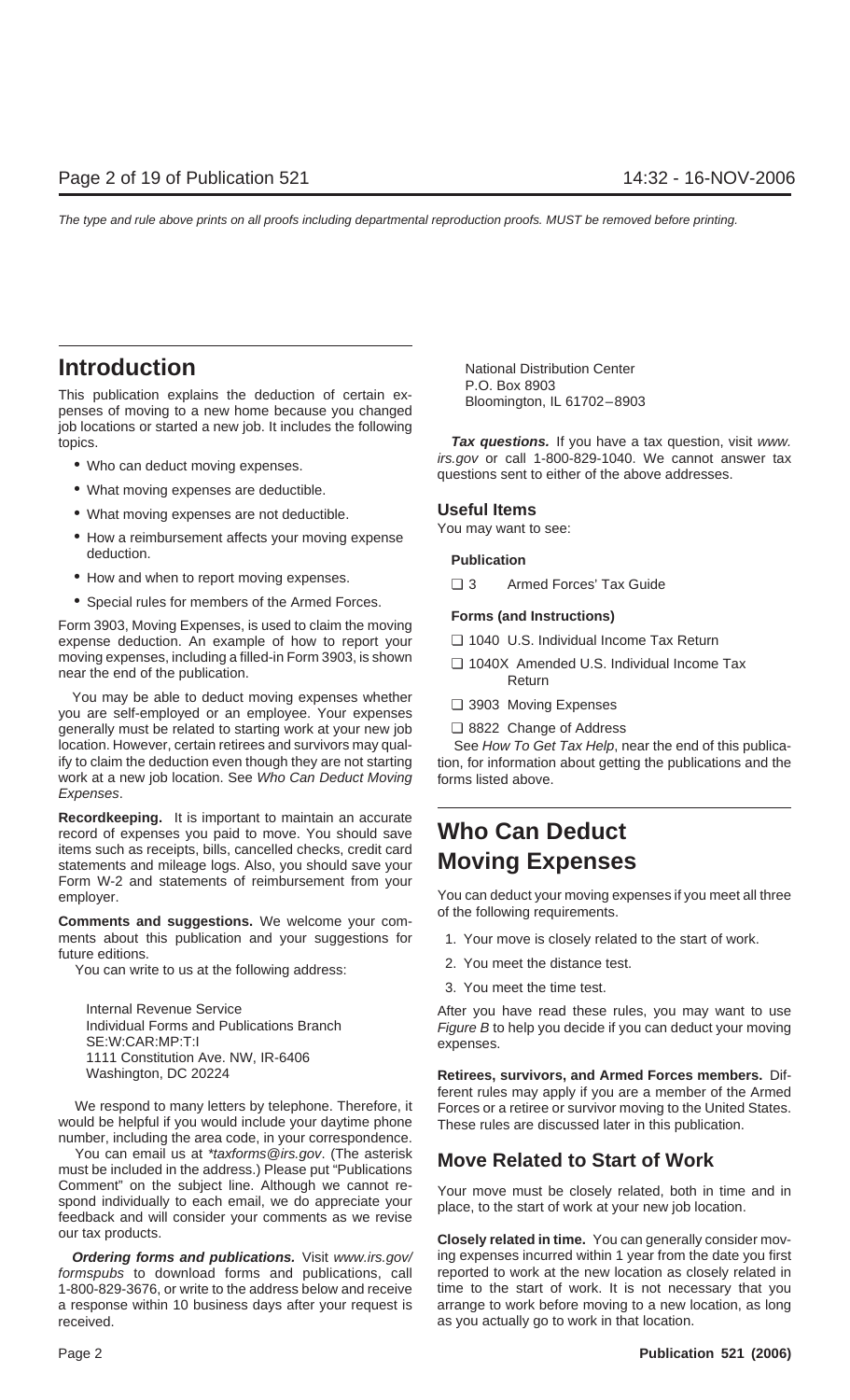work, you ordinarily cannot deduct the expenses unless means your home before you left for your new job location. you can show that circumstances existed that prevented Your new home means your home within the area of your the move within that time. The move within that time.

**Example.** Your family moved more than a year after **Retirees or survivors.** You may be able to deduct the you started work at a new location. You delayed the move expenses of moving to the United States or its possessions

more than the distance from your former home to the new job location. If your move does not meet this requirement, **Distance Test** you may still be able to deduct moving expenses if you can show that: Your move will meet the distance test if your new main job

- 
- 

include other homes owned or kept up by you or members of your former home. It does not take into account the of your family. It also does not include a seasonal home, location of your new home. See Figure A, below.

If you do not move within 1 year of the date you begin such as a summer beach cottage. Your former home

for 18 months to allow your child to complete high school. even though the move is not related to the start of work at a new job location. You must have worked outside the **Closely related in place.** You can generally consider<br>your move closely related in place to the start of work if the<br>distance from your new home to the new job location is not<br>distance from your new home to the new job lo

location is at least 50 miles farther from your former home 1. You are required to live at your new home as a than your old main job location was from your former condition of your employment, or home. For example, if your old main job location was 3 miles from your former home, your new main job location 2. You will spend less time or money commuting from must be at least 53 miles from that former home. You can your new home to your new job location. use Worksheet 1 to see if you meet this test.

Home defined. Your home means your main home The distance between a job location and your home is (residence). It can be a house, apartment, condominium, the shortest of the more commonly traveled routes behouseboat, house trailer, or similar dwelling. It does not tween them. The distance test considers only the location



Figure A. **Illustration of Distance Test**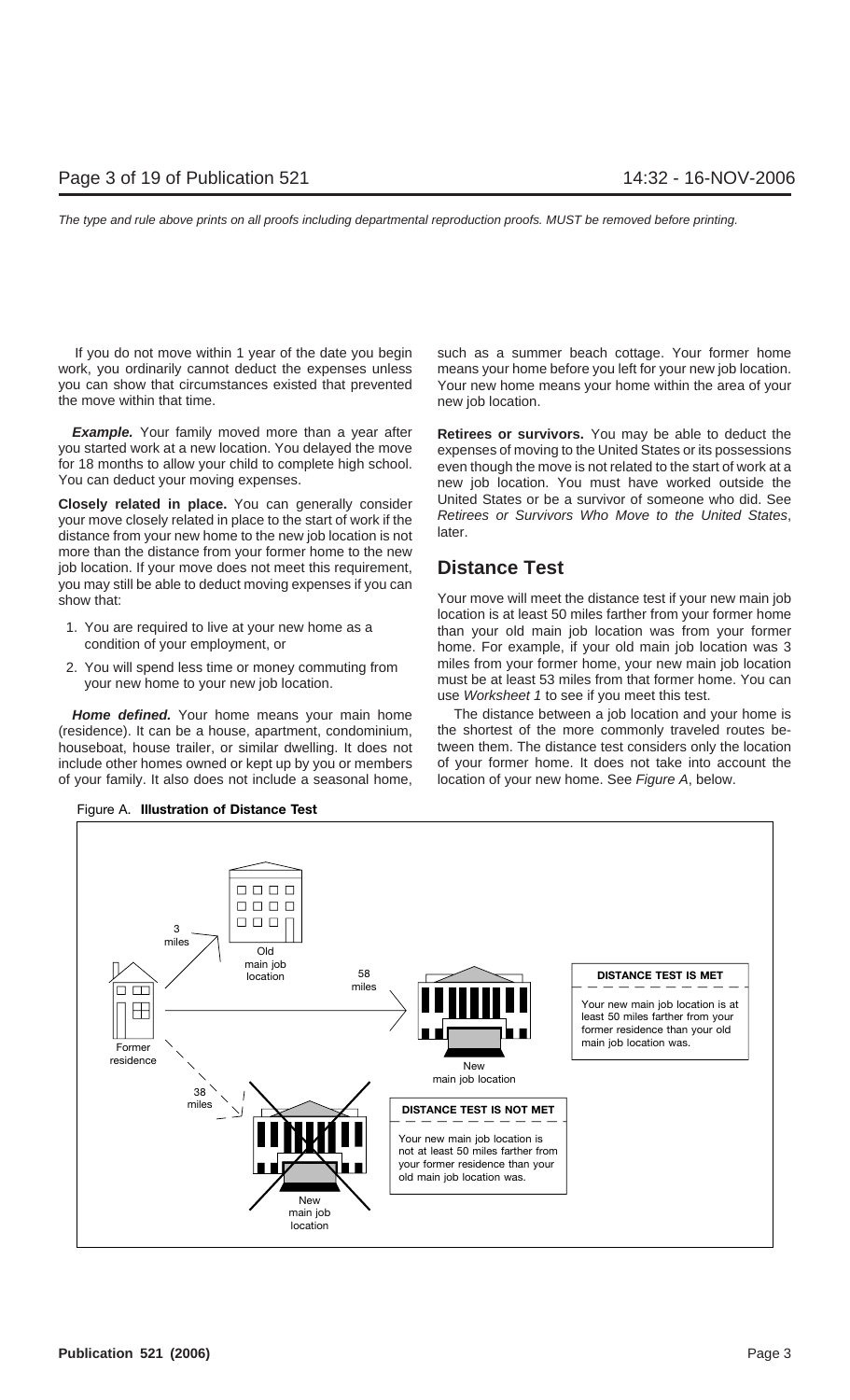| Note. Members of the armed forces may not have to meet this test. See Members of the<br>Armed Forces.                |       |
|----------------------------------------------------------------------------------------------------------------------|-------|
| 1. Enter the number of miles from your old home to your new workplace $\ldots \ldots \ldots \ldots$                  | miles |
| 2. Enter the number of miles from your old home to your old workplace $\ldots \ldots \ldots \ldots$                  | miles |
| 3. Subtract line 2 from line 1. If zero of less, enter -0- $\dots\dots\dots\dots\dots\dots\dots\dots\dots\dots\dots$ | miles |
| 4. Is line 3 at least 50 miles?                                                                                      |       |
| $\Box$ Yes. You meet this test.                                                                                      |       |
| No. You do not meet this test. You cannot deduct your moving expenses.                                               |       |

from your former home because you changed main job  $_{\text{are}}$ : locations. Your old main job location was 3 miles from your<br>former home. Your new main job location is 60 miles from **•** The total time you spend at each place, that home. Because your new main job location is 57 miles • The amount of work you do at each place, and farther from your former home than the distance from your<br>former home to your old main job location, you meet the • H distance test.

**First job or return to full-time work.** If you go to work full **Time Test** time for the first time, your place of work must be at least 50

also must be at least 50 miles from your former home. 1. The time test for employees.

Armed Forces. If you are in the Armed Forces and you 2. The time test for self-employed persons. moved because of a permanent change of station, you do<br>not have to meet the distance test. See Members of the<br>Both of these tests are explained below. See Table 1, below, for a summary of these tests.<br>Armed Forces, later.

Main job location. Your main job location is usually the<br>place where you spend most of your working time. This<br>place where you spend most of your working time. This could be your office, plant, store, shop, or other location. If there is no one place where you spend most of your **Time Test for Employees** working time, your main job location is the place where your work is centered, such as where you report for work or If you are an employee, you must work full time for at least are otherwise required to "base" your work. 39 weeks during the first 12 months after you arrive in the

your main job location is the union hall. For purposes of this test, the following four rules apply.

**More than one job.** If you have more than one job at any time, your main job location depends on the facts in **Example.** You moved to a new home less than 50 miles each case. The more important factors to be considered

- 
- 
- 

miles from your former home to meet the distance test.<br>If you go back to full-time work after a substantial period<br>of the following two time tests.<br>of part-time work or unemployment, your place of work

- 
- 

**Union members.** If you work for several employers on general area of your new job location (39-week test). a short-term basis and you get work under a union hall Full-time employment depends on what is usual for your syst

| IF you are                                                                                  | THEN you satisfy the time test by meeting the                                                                                                  |
|---------------------------------------------------------------------------------------------|------------------------------------------------------------------------------------------------------------------------------------------------|
| an employee                                                                                 | 39-week test for employees.                                                                                                                    |
| self-employed                                                                               | 78-week test for self-employed persons.                                                                                                        |
| both self-employed and an employee at the same time                                         | 78-week test for a self-employed person or the 39-week<br>test for an employee. Your principal place of work<br>determines which test applies. |
| both self-employed and an employee, but unable to satisfy<br>the 39-week test for employees | 78-week test for self-employed persons.                                                                                                        |

## Table 1. **Satisfying the Time Test for Employees and Self-Employed Persons**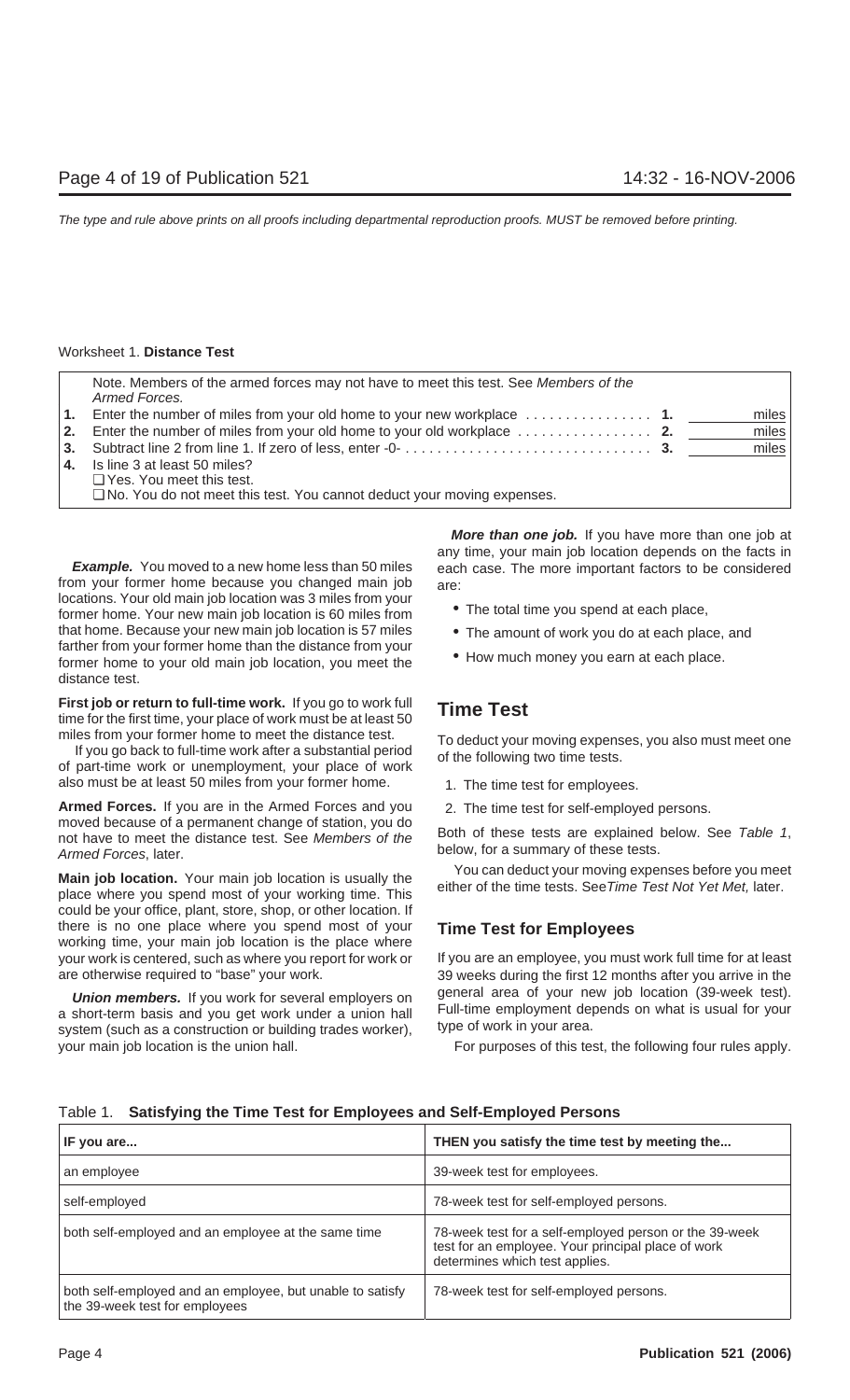



<sup>1</sup> Military persons should see Members of the Armed Forces for special rules that apply to them.

2 Your move must be closely related to the start of work at your new job location. See *Related to Start of Work.*

<sup>3</sup> If you deduct expenses and do not meet this test later, you must either file an amended tax return or report your moving expense deduction as other income. See *Time test not yet met.*

<sup>4</sup> If you became self-employed during the first 12 months, answer YES if your time as a full-time employee added to your time as a self-employed person equals or will equal at least 78 weeks in the first 24 months (including 39 weeks in the first 12 months) after you arrived in the new area.

- 
- 
- 
- 

**Temporary absence from work.** You are considered to<br>have worked full time during any week you are temporarily<br>absent from work because of illness, strikes, lockouts,<br>layoffs, natural disasters, or similar causes. You are considered to have worked full time during any week you 1. You count any full-time work you do either as an are absent from work for leave or vacation provided for in employee or as a self-employed person. your work contract or agreement. 2. You do not have to work for the same employer or be

**Seasonal work.** If your work is seasonal, you are consid-<br>
For the same trade or business for the ered to be working full time during the off-season only if<br> **T8** weeks. your work contract or agreement covers an off-season

1. You count only your full-time work as an employee, period of less than 6 months. For example, a school not any work you do as a self-employed person. teacher on a 12-month contract who teaches on a full-time 2. You do not have to work for the same employer for<br>all 39 weeks.<br>all 139 weeks.

# 3. You do not have to work 39 weeks in a row. **Time Test for Self-Employed Persons** 4. You must work full time within the same general

commuting area for all 39 weeks. If you are self-employed, you must work full time for at least 39 weeks during the first 12 months and for a total of at

- 
- 

## **Publication 521 (2006)** 2008 2009 2012 2022 2023 2024 2022 2023 2024 2022 2023 2024 2022 2023 2024 2022 2023 2024 2022 2023 2024 2022 2023 2024 2022 2023 2024 2022 2023 2024 2022 2023 2024 2023 2024 2023 2024 2023 2024 20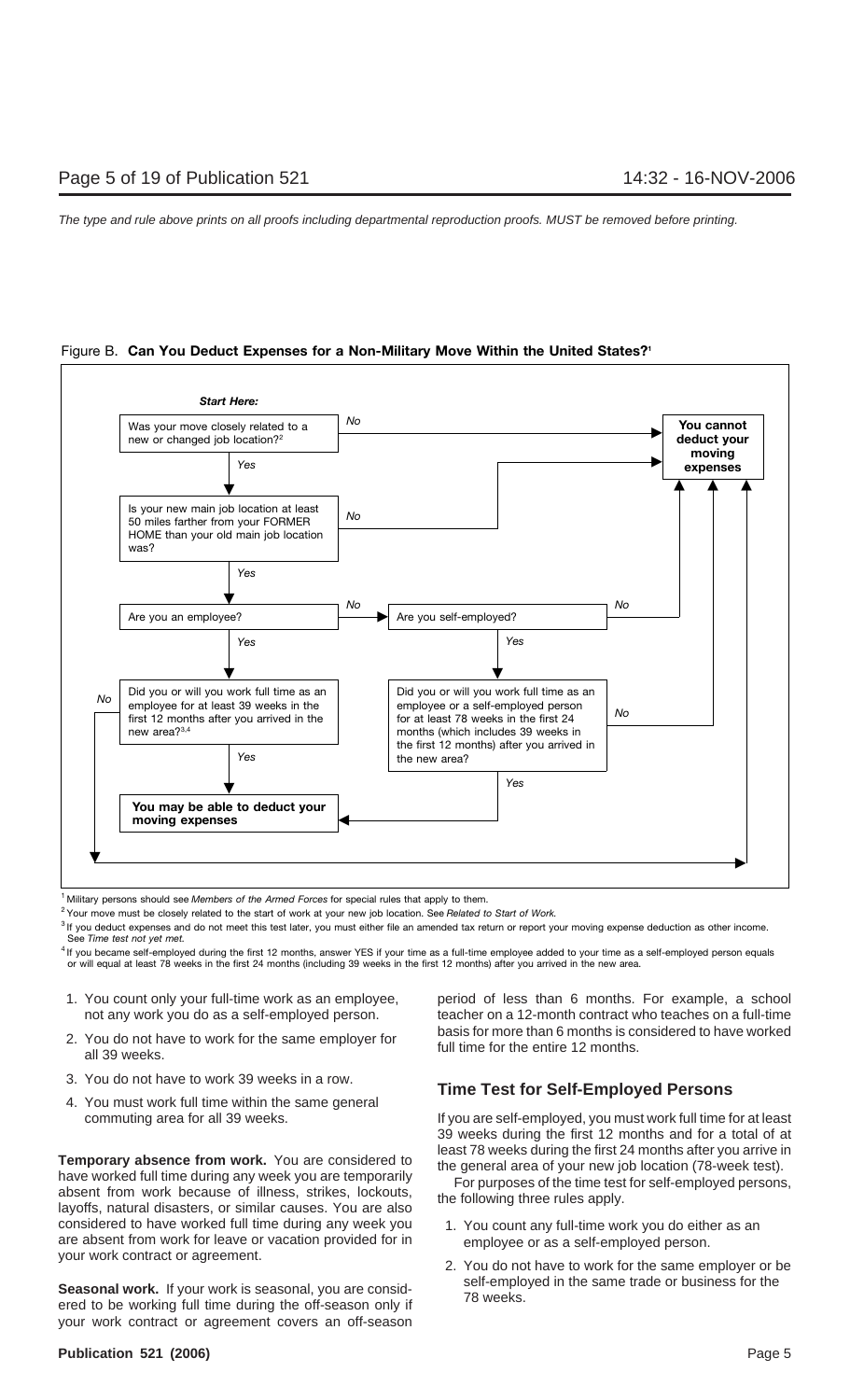3. You must work within the same general commuting **Time Test Not Yet Met** area for all 78 weeks.

**Self-employment.** You are self-employed if you work as<br>the sole owner of an unincorporated business or as a<br>partner in a partnership carrying on a business. You are<br>not considered self-employed if you are semi-retired, ar

Full-time work. You can count only those weeks during an amended return for 2006 to take the deduction. which you work full time as a week of work. Whether you **Failure to meet the time test.** If you deduct moving work full time during any week depends on what is usual expenses but do not meet the time test in 2007 or 2008, for your type of work in your area. For example, you are a you must either: self-employed dentist and maintain office hours 4 days a week. You are considered to perform services full time if 1. Report your moving expense deduction as other in-<br>maintaining office hours 4 days a week is not unusual for come on your Form 1040 for the year you cannot maintaining office hours 4 days a week is not unusual for come on your Form 1040 for the year of the year of the your area other self-employed dentists in your area.

ered to be self-employed on a full-time basis during any week you are temporarily absent from work because of

is seasonal, the off-season weeks when no work is re-<br>quired or available may be counted as weeks during which though you have not yet met the time test by the date your quired or available may be counted as weeks during which though you have not yet met the time test by the date your<br>Vou worked full time. The off-season must be less than 6 feturn is due. If you do not meet the 39-week tes you worked full time. The off-season must be less than 6 return is due. If you do not meet the 39-week test during<br>months and you must work full time before and after the the 12-month period following your arrival in the g months and you must work full time before and after the off-season. area of your new job location, you must either:

**Example.** You own and operate a motel at a beach and sepert your moving expense deduction as other in-<br>resort. The motel is closed for 5 months during the come on your Form 1040 for 2007, or off-season. You work full time as the operator of the motel 2. Use Form 1040X to amend your 2006 return, figuring before and after the off-season. You are considered your tax without the moving expense deduction. self-employed on a full-time basis during the weeks of the off-season.

If you were both an employee and self-employed, see **Exceptions to the Time Test** Table 1, earlier, for the requirements.

**Example.** Justin quit his job and moved from the east applies. coast to the west coast to begin a full-time job as a<br>cabinet-maker for C and L Cabinet Shop. He generally<br>worked at the shop about 40 hours each week. Shortly<br>after the move, Justin also began operating a cabi-<br>after the net-installation business from his home for several hours 2. Your main job location was outside the United States each afternoon and all day on weekends. Because Justin's and you moved to the United States because you principal place of business is the cabinet shop, he can retired. See Retirees or Survivors Who Move to the satisfy the time test by meeting the 39-week test. **United States, later.** 

If Justin is unable to satisfy the requirements of the<br>39-week test during the 12-month period immediately fol-<br>lowing his arrival in the general location of his new principal<br>place of work, he can satisfy the 78-week test

If you are married, file a joint return, and both you and your 5. You are transferred for your employer's benefit or spouse work full-time, either of you can satisfy the full-time laid off for a reason other than willful misconduct. For work test. However, you cannot add the weeks your this exception, you must have obtained full-time emspouse worked to the weeks you worked to satisfy that ployment and you must have expected to meet the test. test at the time you started the job.

You can deduct your moving expenses on your 2006 tax

- 
- **Temporary absence from work.** You are consid-<br>to be self-employed on a full-time basis during any your tax without the moving expense deduction.

illness, strikes, natural disasters, or similar causes. **Example.** You arrive in the general area of your new job Seasonal trade or business. If your trade or business location on September 15, 2006. You deduct your moving

- 
- 

You do not have to meet the time test if one of the following

- 
- 
- 
- **1.** Your job at the new location ends because of death **Joint Return**<br>or disability.
	-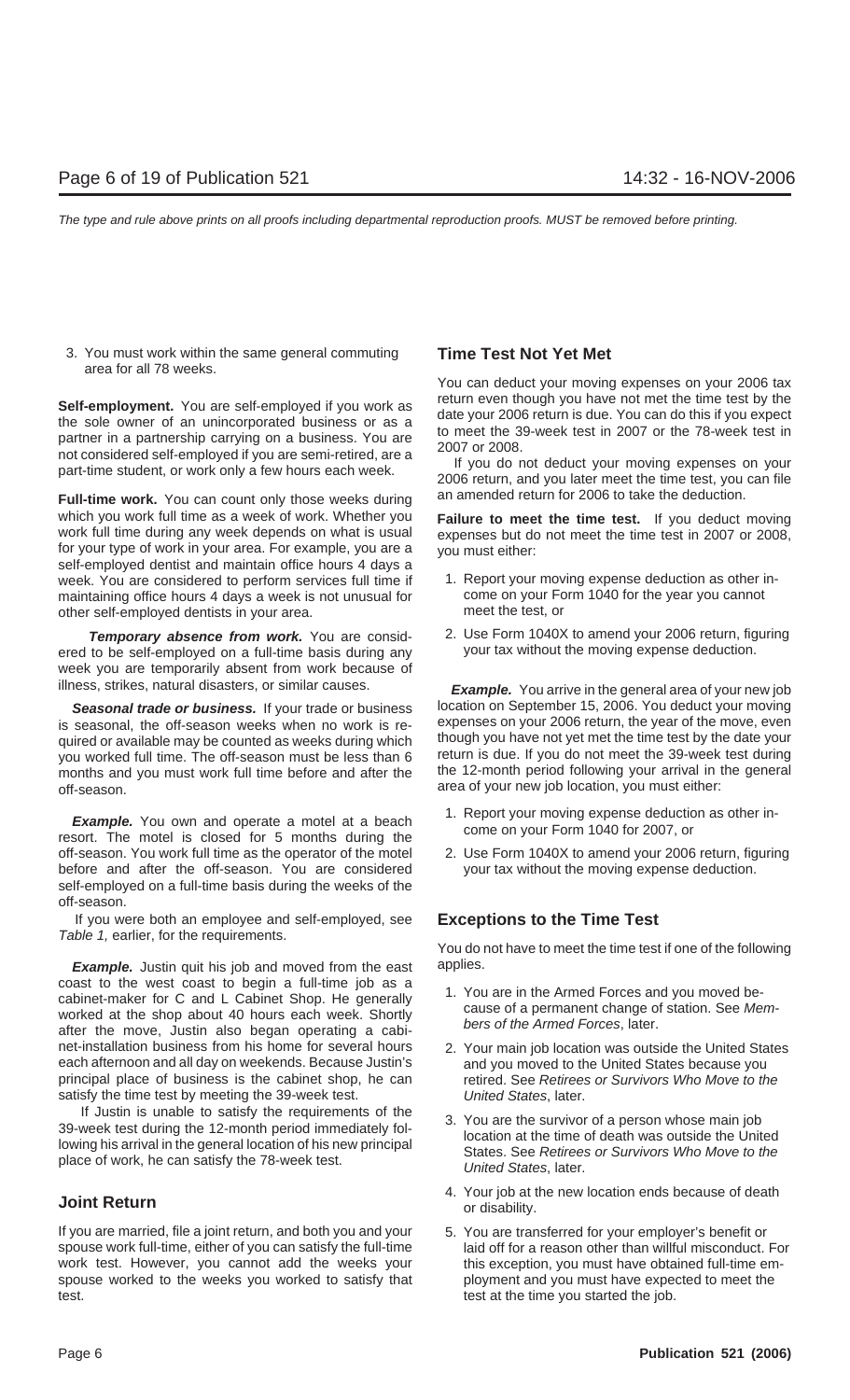# **Who Move to the United States**

If you are a retiree who was working abroad or a survivor of packed and on the way to your home in the United a decedent who was working abroad and you move to the States. United States or one of its possessions, you do not have to meet the time test, discussed earlier. However, you must all the values of the time test, discussed earlier. However, you must all the United States. meet the requirements discussed below under Retirees. who were working abroad or Survivors of decedents who were working abroad.



If you are living in the United States, retire, and **Deductible Moving Expenses** then move and remain retired, you cannot claim a

the United States. 1. Moving your household goods and personal effects

**Retirees who were working abroad.** You can deduct penses), and moving expenses for a move to a new home in the United States when you permanently retire. However, both your<br>former main job location and your former home must have home.<br>former main job location and your former home must have new home. been outside the United States.<br>
You cannot deduct any expenses for meals.

**Permanently retired.** You are considered permanently retired when you cease gainful full-time employment or

- 
- 
- 3. Whether you receive retirement payments from a penses. pension or retirement fund, and
- 

- 
- 2. The move begins within 6 months after the dece-
- 
- 4. The decedent's former home was outside the United States. States. 1. Your actual expenses, such the amount you pay for
- 

**When a move begins.** A move begins when one of the 2. The standard mileage rate (18 cents a mile).<br>following events occurs.

**Retirees or Survivors**<br> **States, but only if the move is completed within a**<br> **States, but only if the move is completed within a**<br> **States, but only if the move is completed within a** 

- 2. Your household goods and personal effects are
- 

moving expense deduction for that move. If you meet the requirements discussed earlier under Who Can Deduct Moving Expenses, you can deduct the reason- **United States defined.** For this section of this publica- able expenses of: tion, the term "United States" includes the possessions of

- (including in-transit or foreign-move storage ex-
- 



self-employment. If, at the time you retire, you intend your<br>retirement to be permanent, you will be considered retired<br>even though you later return to work. Your intention to<br>retire permanently may be determined by:<br>move. 1. Your age and health, the same of the state of the direct route available by conventional transportation. If 2. The customary retirement age for people who do<br>similar work,<br>similar work,<br>stopover or side trips are not deductible as moving ex-

4. The length of time before you return to full-time work.<br>ton, Massachusetts, to Buffalo, New York. On her way to Buffalo, Beth drove into Canada to visit the Toronto Zoo. **Survivors of decedents who were working abroad.** If<br>you are the spouse or the dependent of a person whose<br>main job location at the time of death was outside the<br>United States, you can deduct moving expenses if the<br>followi 1. The move is to a home in the United States.<br>sightseeing.

dent's death. (When a move begins is described be-<br>low.) bers of your household, or your personal effects to your 3. The move is from the decedent's former home. new home, you can figure your expenses by deducting either:

- 5. The decedent's former home was also your home.<br>
Figure or dote each expense, or expense, or
	-

Whether you use actual expenses or the standard mileage 1. You contract for your household goods and personal rate to figure your expenses, you can deduct the parking effects to be moved to your home in the United fees and tolls you pay to move. You cannot deduct any part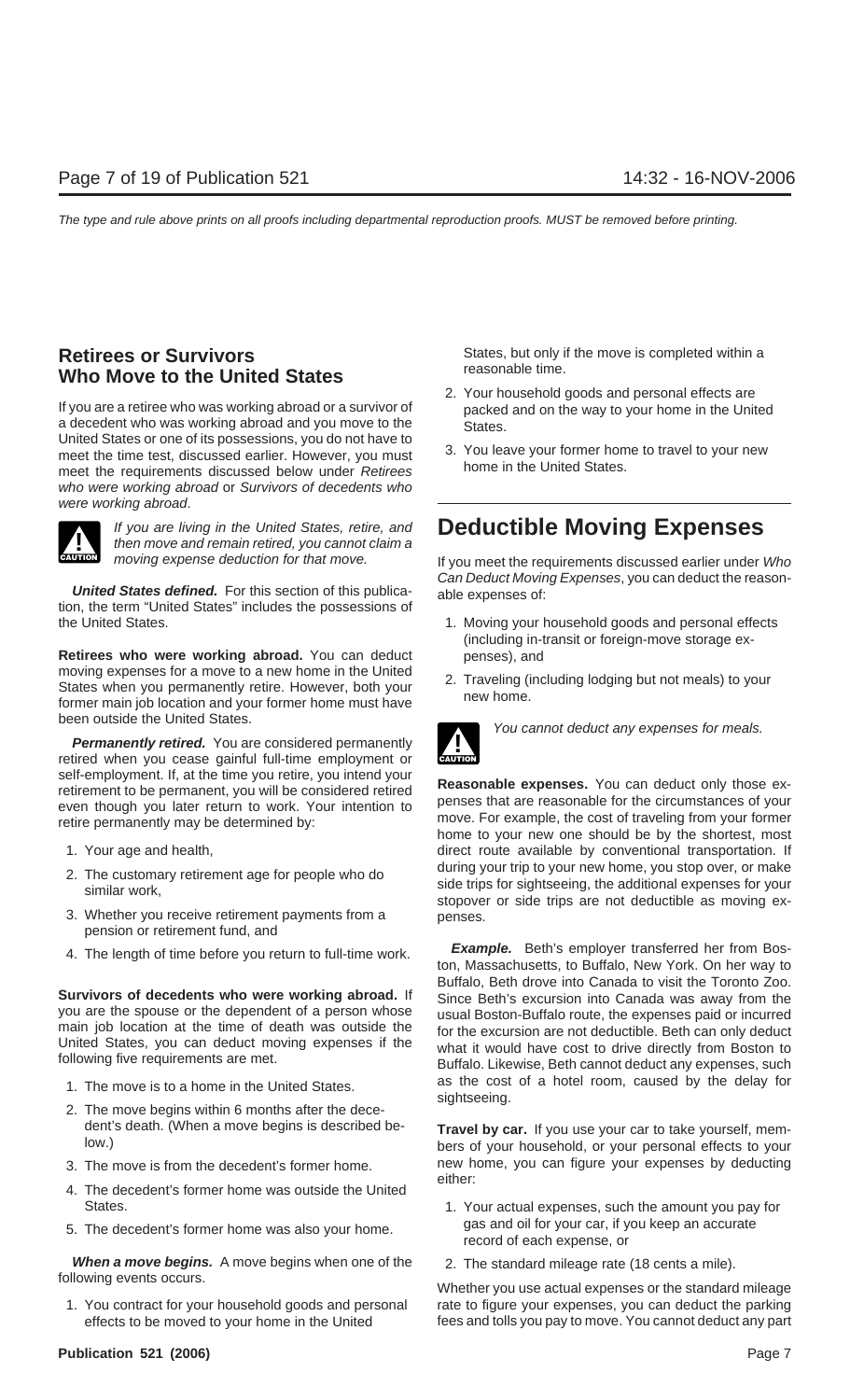of general repairs, general maintenance, insurance, or **Travel expenses.** You can deduct the cost of transportadepreciation for your car. the same of the state of your car. the state of your house-

**Member of your household.** You can deduct moving home. This includes expenses for the day you arrive. expenses you pay for yourself and members of your You can include any lodging expenses you had in the household. A member of your household is anyone who area of your former home within one day after you could no<br>has both your former and new home as his or her home. It longer live in your former home because your furniture does not include a tenant or employee, unless that person been moved.<br>is your dependent.

If you meet the requirements under Who Can Deduct **Moves to Locations** Moving Expenses, earlier, you can deduct expenses for a **Outside the United States** move to the area of a new main job location within the United States or its possessions. Your move may be from To deduct expenses for a move outside the United States,<br>To deduct expenses for a move outside one U.S. location to the United States of a new place of work outside one U.S. location to another or from a foreign country to the you must move to the area of a new place of work outside<br>United States, and its possessions, You must meet the

duct the cost of packing, crating, and transporting your household goods and personal effects and those of the **Deductible expenses.** If your move is to a location members of your household from your former home to your outside the United States and its possessions, you can<br>new home. For purposes of moving expenses, the term deduct the following expenses. new home. For purposes of moving expenses, the term "personal effects" includes, but is not limited to, movable<br>personal property that the taxpayer owns and frequently<br>uses.<br>If you use your own car to move your things, see Travel<br>of the cost of traveling (including lodging)

by car, earlier.

You can deduct any costs of connecting or discon- • The cost of moving household goods and personal necting utilities required because you are moving your effects to and from storage.

household goods, appliances, or personal effects.<br>
You can deduct the cost of shipping your car and your<br>
household pets to your new home.<br>
You can deduct the cost of moving your bousehold<br>
You can deduct the cost of movin

You can deduct the cost of moving your household<br>goods and personal effects from a place other than your<br>former home. Your deduction is limited to the amount it<br>discussed below. would have cost to move them from your former home. **Moving goods and effects to and from storage.** You

and has been working there for the last 4 years. Because of the small size of his apartment, he stored some of his **Storage expenses.** You can deduct the reasonable ex-Furniture in Georgia with his parents. Paul got a job in<br>
Washington, DC. It cost him \$900 to move his furniture<br>
frects for all or part of the time the new job location<br>
from North Carolina to Washington and \$3,000 to mov furniture in Georgia from North Carolina (his former home), **Moving expenses allocable to excluded foreign in-**<br>it would have cost \$1,800. He can deduct only \$1,800 of **come.** If you live and work outside the United States it would have cost \$1,800. He can deduct only \$1,800 of **come.** If you live and work outside the United States, you the \$3,000 he paid. The amount he can deduct for moving



and insuring household goods and personal effects within moving expenses that relates to excluded income. You can any period of 30 consecutive days after the day your things get the publication from most U.S. embassies and consuare moved from your former home and before they are lates, or see How To Get Tax Help at the end of this delivered to your new home. The publication of the publication.

hold while traveling from your former home to your new

longer live in your former home because your furniture had

You can deduct expenses for only one trip to your new home for yourself and members of your household. How-**Moves to Locations** ever, all of you do not have to travel together or at the same in the United States **in the United States in the United States in the United States** 

the United States and its possessions. You must meet the requirements under Who Can Deduct Moving Expenses, **Household goods and personal effects.** You can de- earlier.

- 
- 
- 
- 

**Example.** Paul Brown is a resident of North Carolina can deduct the reasonable expenses of moving your per-<br>In has been working there for the last 4 years. Because sonal effects to and from storage.

his furniture is \$2,700 (\$900 + \$1,800).<br>able to claim a foreign housing exclusion or deduction. If You cannot deduct the cost of moving furniture<br>you claim the foreign earned income or foreign housing<br>exclusion, you cannot deduct the part of your moving expenses that relates to the excluded income.

Publication 54, Tax Guide for U.S. Citizens and Resi-**Storage expenses.** You can include the cost of storing dent Aliens Abroad, explains how to figure the part of your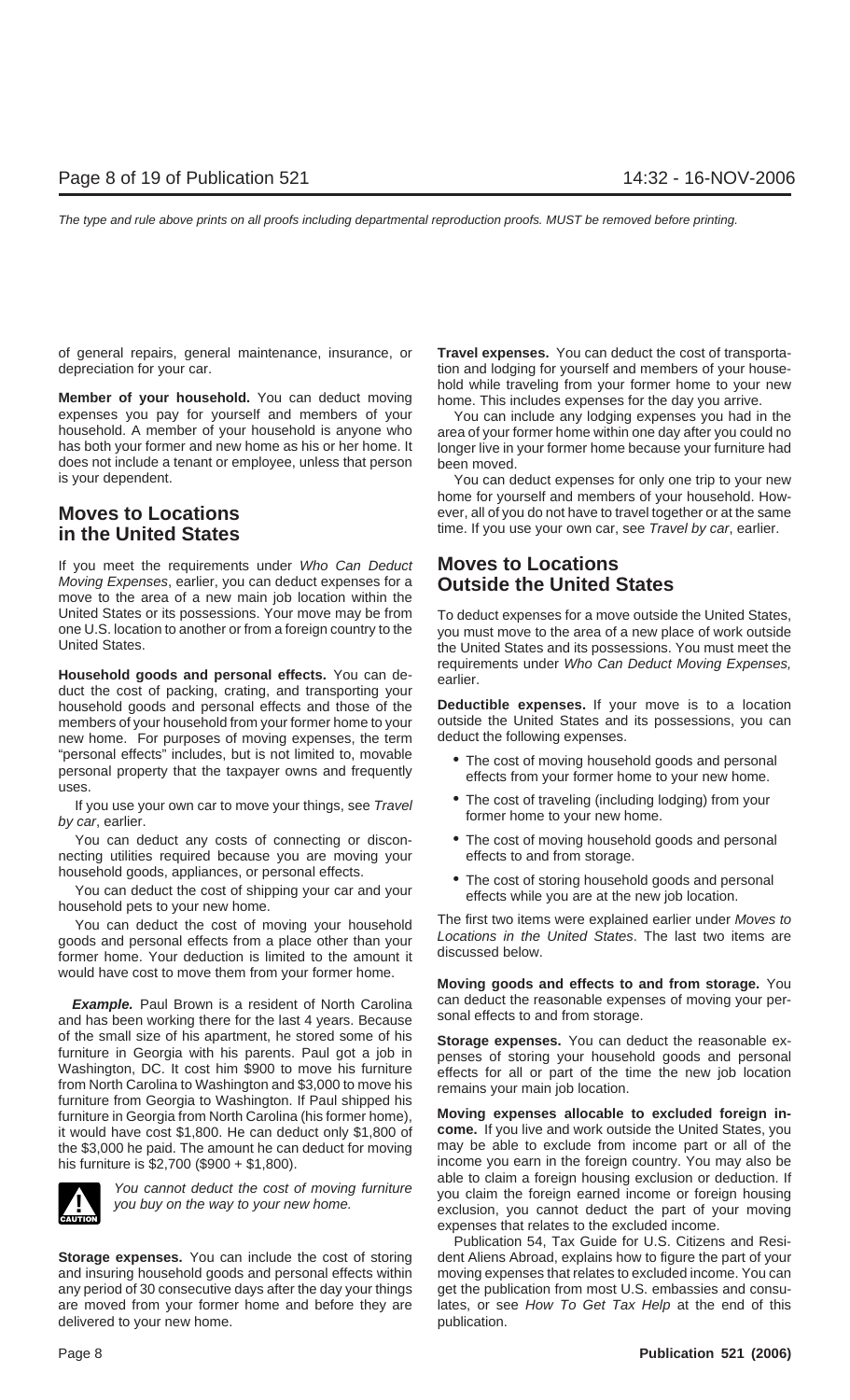penses. Report, later.

- 
- Car tags.
- 
- 
- Expenses of entering into or breaking a lease. Following rules.
- 
- 
- 
- 
- 
- 
- 
- 
- Security deposits (including any given up due to the
- 

pense deduction and a business expense deduction for Documentation includes receipts, canceled checks, points, cancel checks, and checks, cancel checks, canceled checks, and checks, and checks, canceled checks, and checks, the same expenses. You must decide if your expenses are deductible as moving expenses or as business expenses. For example, expenses you have for travel, meals, and **Reasonable period of time.** What constitutes a "reasonlodging while temporarily working at a place away from able period of time" depends on the facts and circum-<br>vour requilar place of work may be deductible as business stances of your situation. However, regardless of those your regular place of work may be deductible as business stances of your situation. However, regardless of those<br>expenses if you are considered away from home on busi- facts and circumstances, actions that take place withi expenses if you are considered away from home on busi-<br>ness. Generally, your work at a single location is consid-<br>time specified in the following list will be treated as taking ness. Generally, your work at a single location is consid-<br>ered temporary if it is realistically expected to last (and blace within a reasonable period of time. ered temporary if it is realistically expected to last (and

does in fact last) for one year or less.<br>See Publication 463, Travel, Entertainment, Gift, and<br>Car Expenses, for information on deducting your business<br>Car Expenses, for information on deducting your business expenses. 2. You adequately account for your expenses within 60

This section explains how to report a reimbursement (in-<br>cluding advances and allowances) on your tax return. It<br>covers reimbursements for any of your moving expenses<br>discussed in this publication. It also explains the typ reimbursements on which your employer must withhold income tax, social security tax, and Medicare tax. **Excess reimbursement.** This includes any amount you

If you receive a reimbursement for your moving expenses, See Returning excess reimbursements, next, for informahow you report this amount and your expenses depends tion on how to handle these excess amounts.

on whether the reimbursement is paid to you under an **Nondeductible Expenses accountable plan or a nonaccountable plan. For a quick** overview of how to report your reimbursement and moving You cannot deduct the following items as moving ex- expenses, see Table 2 in the section on How and When To

• Any part of the purchase price of your new home.<br>bursement is used and what records are required.

## • Driver's license. **Accountable Plans**

• Expenses of buying or selling a home (including To be an accountable plan, your employer's reimburse- closing costs, mortgage fees, and points). ment arrangement must require you to meet all three of the

- Home improvements to help sell your home. 1. Your expenses must have a business connection • Loss on the sale of your home.<br>
• Losses from disposing of memberships in clubs.<br>
• Losses from disposing of memberships in clubs.<br>
• Cosses from disposing of memberships in clubs.<br>
• Gryour employer. Two examples of thi • Mortgage penalties. sonable expenses of moving your possessions from your former home to your new home, and traveling • Pre-move househunting expenses.<br>From your former home to your new home.
- Real estate taxes.  $\bullet$  Real estate taxes. • Refitting of carpet and draperies. these expenses within a reasonable period of time.
- Return trips to your former residence. 3. You must return any excess reimbursement or allow-<br>ance within a reasonable period of time.

move.)<br>• Storage charges except those incurred in transit and<br>for foreign moves.<br>• Those expenses by giving your employer documentation<br>of those expenses, such as a statement of expense, an account book, a diary, or a similar record in which you **No double deduction.** You cannot take a moving ex-<br>pense deduction and a business expense deduction for Documentation includes receipts, canceled checks, and

- 
- days after they were paid or incurred.
- **Reimbursements**<br>**120** all days after the expense was paid or incurred.
	-

are paid (including advances and allowances) that is more **Types of Reimbursement Plans** than the moving expenses that you adequately accounted for to your employer within a reasonable period of time.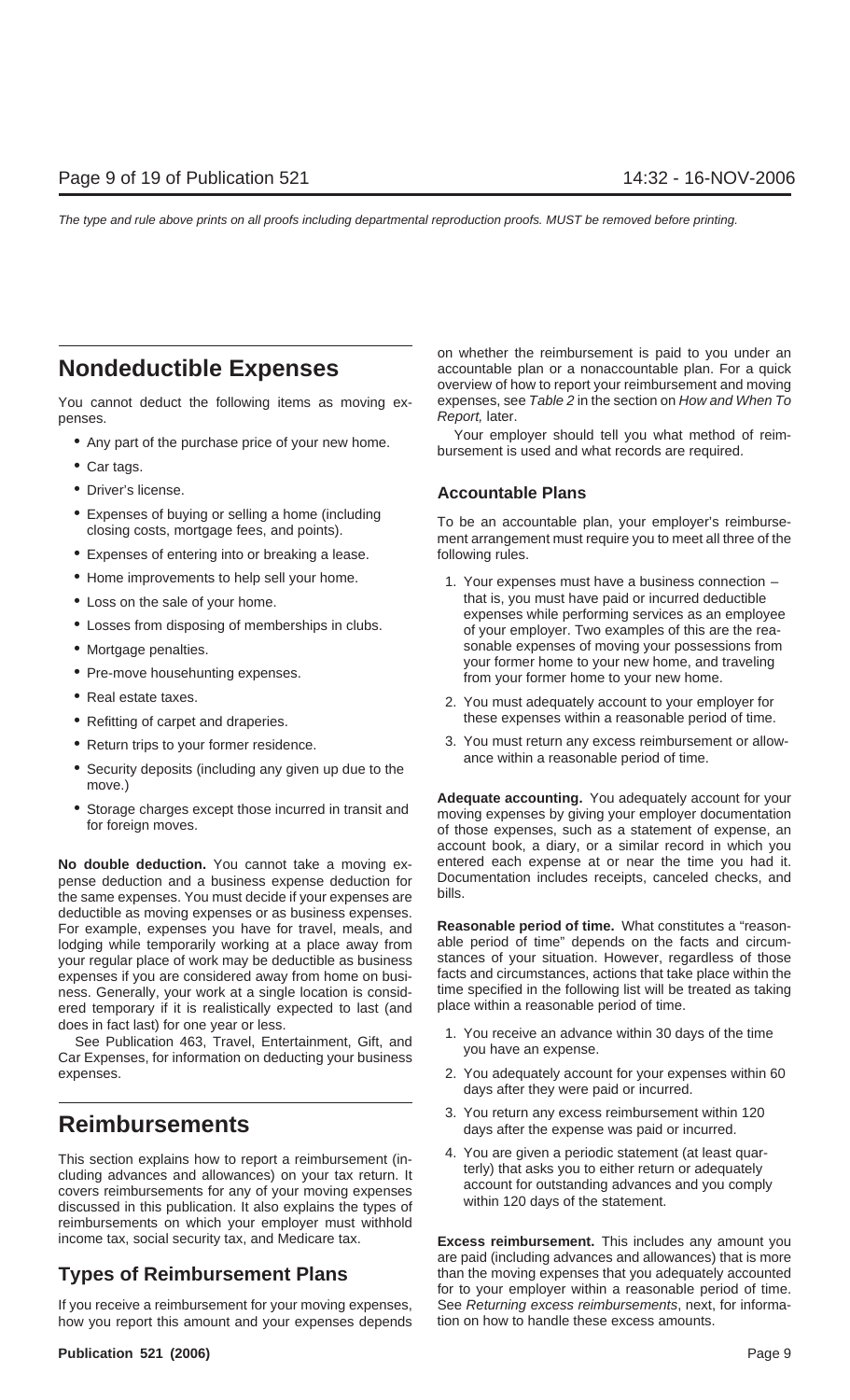**Returning excess reimbursements.** You must be re-<br>2. Reimbursements of nondeductible expenses. See quired to return any excess reimbursement for your mov-<br>Reimbursement of nondeductible expenses, earlier. ing expenses to the person paying the reimbursement.<br>Excess reimbursement includes any amount for which you<br>did not adequately account within a reasonable period of<br>time. For example, if you received an advance and you did

**You meet accountable plan rules.** If for all reimburse-<br>ments you meet the three rules for an accountable plan plan, ask your employer. ments you meet the three rules for an accountable plan (listed earlier), your employer should not include any reim-<br>bursements of expenses in your income in box 1 of your ment paid to you under a nonaccountable plan to your<br>Form W-2. Instead, your employer should include the r

**Example.** You lived in Boston and accepted a job in **Example.** To get you to work in another city, your new Atlanta. Under an accountable plan, your employer reim-<br>Atlanta. Under an accountable plan, your employer reim-

of your Form W-2. If your moving expenses are more than  $\frac{1}{\sqrt{2}}$  pay in box 1 of your Form W-2. your reimbursement, you may be able to deduct your additional expenses (see How and When To Report, later).

**You do not meet accountable plan rules.** You may be **Property Acquisition Policies Act of 1970** reimbursed by your employer, but you may not meet all three rules for part of your expenses. Do not include in income any moving expense payment

otherwise accountable plan but you do not return, within a<br>
reasonable period, any reimbursement of expenses for<br>
payments are made to persons displaced from their<br>
reasonable period, any reimbursement of expenses for<br>
pay reasonable period, any reimbursement of expenses for which you did not adequately account, then only the homes, businesses, or farms by federal projects. amount for which you did adequately account is considered as paid under an accountable plan. The remaining **Tax Withholding and Estimated Tax** expenses are treated as having been reimbursed under a

are not deductible. The reimbursements you receive for **Reimbursements excluded from income.** Your emthe nondeductible expenses and any allowances for mis-<br>cellaneous or unspecified expenses are treated as paid<br>under an accountable plan (explained earlier) for<br>in your income. If you are reimbursed by your employer for<br>in the taxes you must pay (including social security and 1. Could deduct if you had paid or incurred them, and Medicare taxes) because you have received taxable mov-<br>ing expense reimbursements, you must pay tax on this 2. Did not deduct in an earlier year. reimbursement as well, and it is treated as paid under a These reimbursements are fringe benefits excludable from nonaccountable plan. your income as qualified moving expense reimburse-

A nonaccountable plan is a reimbursement arrangement  $\blacksquare$  for expenses covered by reimbursements ex-A nonaccountable plan is a reimbursement arrangement<br>
that does not meet the three rules listed earlier under **CAUTION** cluded from income (see Accountable Plans Accountable Plans. The Countable Plans, earlier). Under Types of Reimbursement Plans, earlier).

In addition, the following payments will be treated as **Expenses deducted in earlier year.** If you receive a paid under a nonaccountable plan. **reformat in the system** of this year for moving expenses deducted in

If you are not sure if the moving expense reimburse-

Form W-2. Instead, your employer should include the reim- wages, salary, or other pay. Your employer will report the bursements in box 12 of your Form W-2. total in box 1 of your Form W-2.

Atlanta. Under an accountable plan, your employer reim-<br>bursed you for your actual traveling expenses from Boston<br>to Atlanta and the cost of moving your furniture to Atlanta.<br>Your employer will include the reimbursement in paid under a nonaccountable plan and must be included as

# **Uniform Relocation Assistance and Real**

If your deductible expenses are reimbursed under an you received under the Uniform Relocation Assistance and

nonaccountable plan (discussed below). Your employer must withhold income tax, social security **Reimbursement of nondeductible expenses.** You may<br>be reimbursed by your employer for moving expenses,<br>some of which are deductible expenses and some of which<br>and some of which<br>are deductible expenses and some of which<br>of

- 
- 

ments. Your employer should report these reimbursements in box 12 of Form W-2. **Nonaccountable Plans**



You cannot claim a moving expense deduction

1. Excess reimbursements you fail to return to your an earlier year, and the reimbursement is not included as employer. wages in box 1 of your Form W-2, you must include the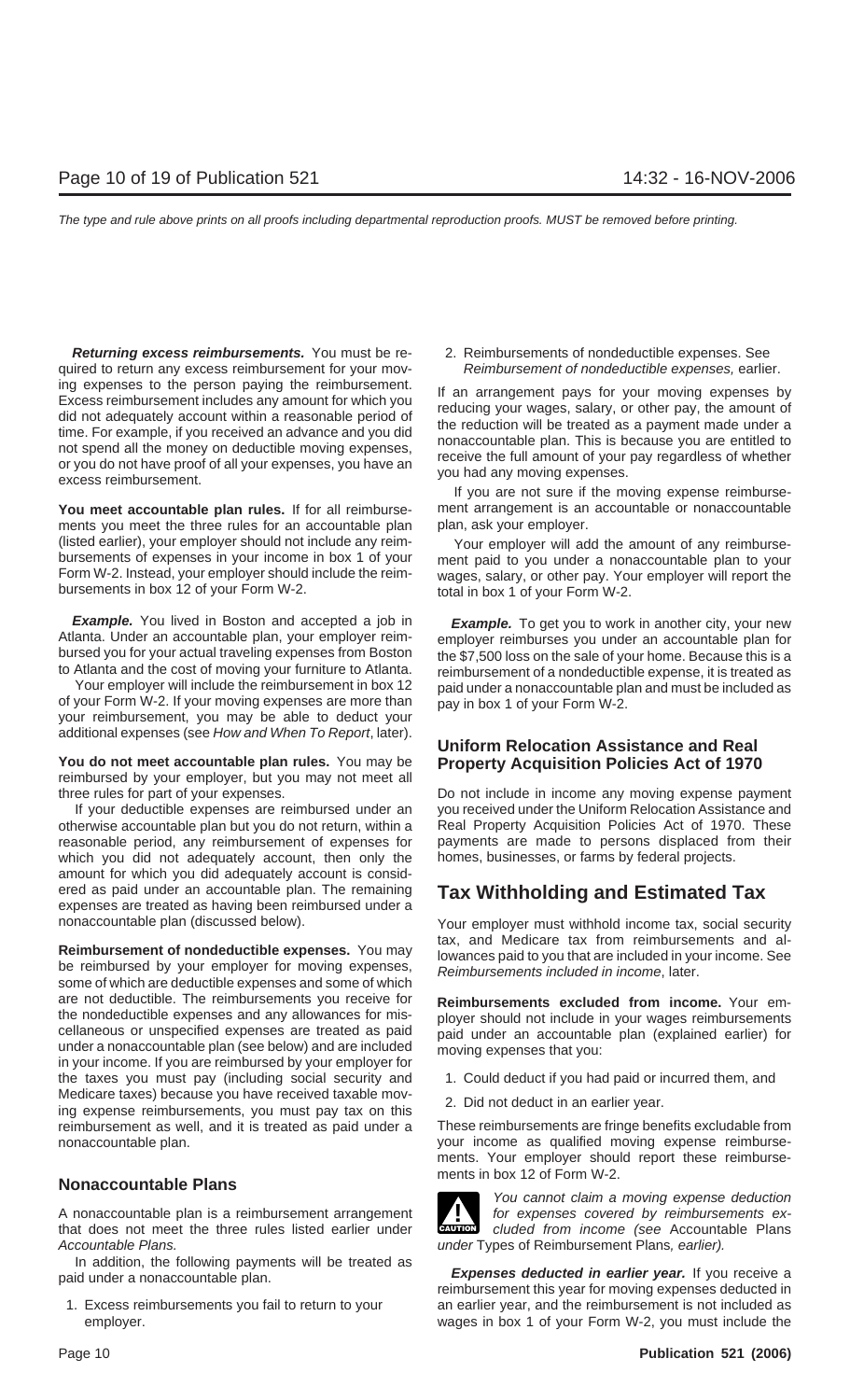reimbursement in income on line 21 of your Form 1040. **Estimated tax.** If you must make estimated tax payments, Your employer should show the amount of your reimburse- you need to take into account any taxable reimbursements ment in box 12 of your Form W-2. and deductible moving expenses in figuring your estimated

**Reimbursements included in income.** Your employer 505, Tax Withholding and Estimated Tax. must include in your income any reimbursements made (or treated as made) under a nonaccountable plan, even though they are for deductible moving expenses. See **How and When To Report** Nonaccountable Plans under Types of Reimbursement Plans, earlier. Your employer also must include in your<br>gross income as wages any reimbursements of, or pay-<br>ments for, nondeductible moving expenses. This includes<br>amounts your employer reimbursed you under an account-<br>ab and real estate expenses. It also includes reimbursements that exceed your deductible expenses and that you do not **Form 3903** return to your employer. Use Form 3903 to figure your moving expense deduction.

**Reimbursement for deductible and nondeductible ex-**<br> **Use a separate Form 3903 for each move for which you**<br> **penses.** If your employer reimburses your employer<br> **Example 1990** Four do not have to complete Form 3903 if al ible and nondeductible moving expenses, your employer You do not l<br>must determine the amount of the reimbursement that is following apply. must determine the amount of the reimbursement that is not taxable and not subject to withholding. Your employer<br>must treat any remaining amount as taxable wages and<br>withhold income tax, social security tax, and Medicare tax. and an earlier year.

**Amount of income tax withheld.** If the reimbursements away from the United States. or allowances you receive are taxable, the amount of<br>income tax your employer will withhold depends on several<br>factors. It depends in part on whether or not income tax is<br>factors. It depends in part on whether or not incom withheld from your regular wages, on whether or not the Instead, enter the storage fees (after the reduction for the reimbursements and allowances are added to your regular part that is allocable to excluded income) on line 26, Form wages, and on any information you have given to your 1040, and enter "Storage" next to the amount. employer on Form W-4, Employee's Withholding Allow-<br>ance Certificate. Forces, see How to complete Form 3903 for members of

plemental wages and not include the reimbursements and later. allowances in your regular wages. The employer can withhold income tax on supplemental wages at a flat rate which **Completing Form 3903.** Complete Worksheet 1, earlier, may be different from your regular tax rate.  $\blacksquare$  or the Distance Test Worksheet in the instructions for Form

tax. For details about estimated taxes, see Publication

- 
- 2. You are claiming only storage fees while you are
- 

Your employer can treat your reimbursements as sup-<br>the Armed Forces,

| IF your Form W-2 shows                                    | AND you have                                         | THEN                                                                                                  |
|-----------------------------------------------------------|------------------------------------------------------|-------------------------------------------------------------------------------------------------------|
| your reimbursement reported only<br>in box 12 with code P | moving expenses greater than the<br>amount in box 12 | file Form 3903 showing all allowable<br>expenses* and reimbursements.                                 |
| your reimbursement reported only<br>in box 12 with code P | moving expenses equal to the amount<br>in box 12     | do not file Form 3903.                                                                                |
| your reimbursement divided<br>between box 12 and box 1    | moving expenses greater than the<br>amount in box 12 | file Form 3903 showing all allowable<br>expenses,* but only the<br>reimbursements reported in box 12. |
| your entire reimbursement reported<br>as wages in box 1   | moving expenses                                      | file Form 3903 showing all allowable<br>expenses,* but no reimbursements.                             |
| no reimbursement                                          | moving expenses                                      | file Form 3903 showing all allowable<br>expenses.*                                                    |

Table 2. **Reporting Your Moving Expenses and Reimbursements**

\* See Deductible Moving Expenses for allowable expenses.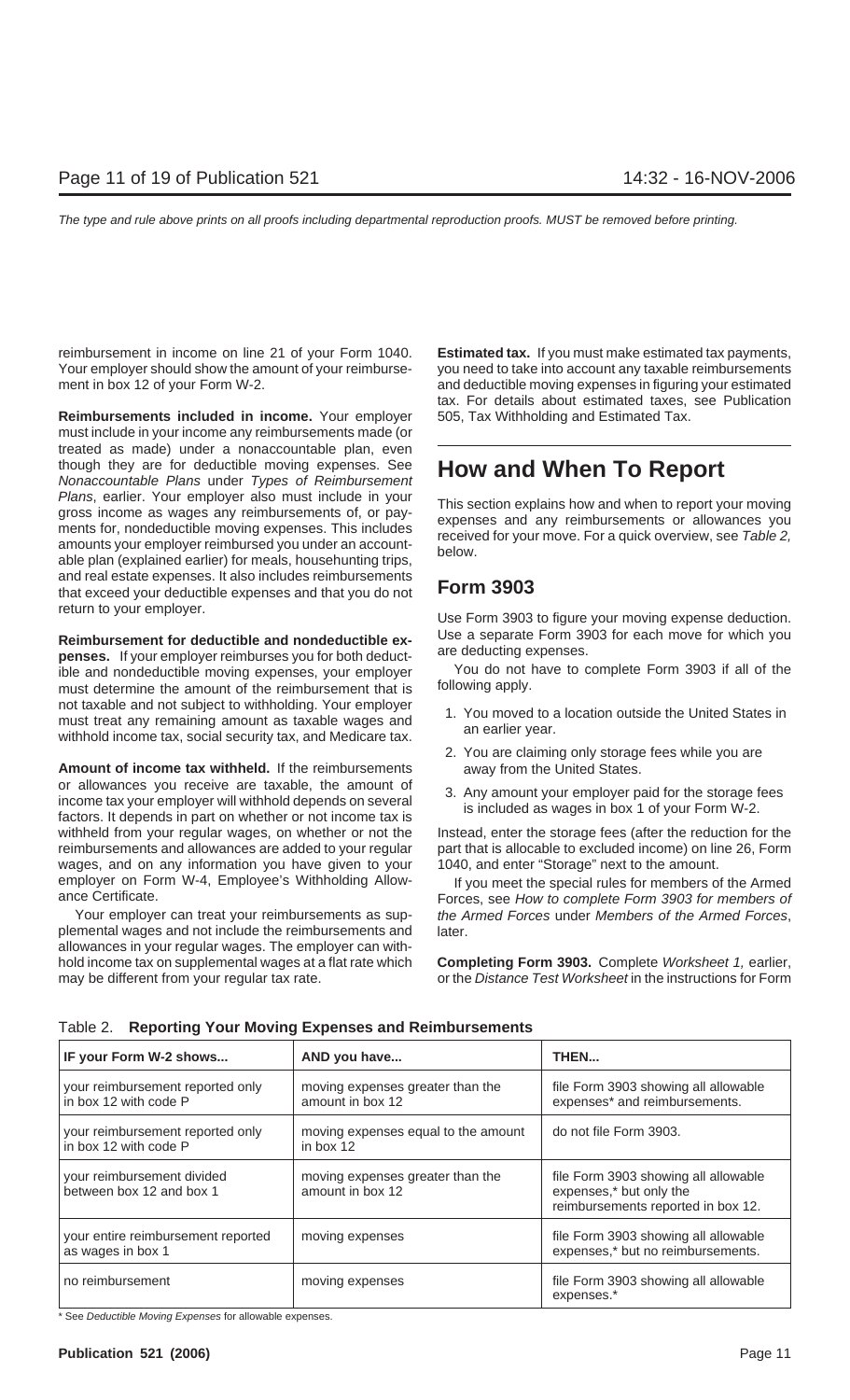3903 to see whether you meet the distance test. If so, • You paid the expenses in the year immediately after complete lines 1 through 3 of the form using your actual the year of reimbursement but by the due date, inexpenses (except, if you use your own car, you can figure cluding extensions, for filing your return for the reimexpenses based on a standard mileage rate, instead of on bursement year. actual amounts for gas and oil). Enter on line 4 the total amount of your moving expense reimbursement that was **How to make the choice.** You choose to deduct mover excluded from your wages. This excluded amount should

**Expenses greater than reimbursement.** If line 3 is that year. more than line 4, subtract line 4 from line 3 and enter the<br>result on line 5 and on Form 1040, line 26. This is your<br>moving expense deduction.<br>the 26. This is your<br>movies which you received a reimbursement that was not<br>inc

**Expenses equal to or less than reimbursement.** If line 3 is equal to or less than line 4, you have no moving expense deduction. Subtract line 3 from line 4 and, if the result is more than zero, include it as income on Form **Illustrated Example** 1040, line 7.



Expenses not reimbursed. If you were not reimbursed, to work in the San Diego plant where he still works. deduct your moving expenses in the year you paid or His records for the move show: incurred the expenses.

**Example.** In December 2005, your employer trans-<br>trip: ferred you to another city in the United States, where you Travel and lodging . . . . . . . . . \$ 449 still work. You are single and were not reimbursed for your Meals  $\ldots \ldots \ldots \ldots \ldots \ldots$   $\qquad \qquad 75 \quad$  \$524 moving expenses. In 2005, you paid for moving your furni-<br>ture and deducted these expenses on your 2005 tax re-<br>turn. In January 2006, you paid for travel to the new city.<br>You can deduct these additional expenses on your 2 You can deduct these additional expenses on your 2006 sale of Detroit home ................... 3,500 tax return.

can deduct your expenses either in the year you paid them 5) Amount paid for moving personal or in the year you received the reimbursement. If you use effects (furniture, other household the cash method of accounting, you can choose to deduct goods, etc.) ......................... 8,000

**Choosing when to deduct.** If you use the cash method 7) Cost of temporary living of accounting, which is used by most individuals, you can expenses in San Diego: choose to deduct moving expenses in the year your em- Motel rooms .............. \$1,450

reimbursement, or

excluded from your wages. This excluded amount should ing expenses in the year you received reimbursement by be identified with code P in box 12 of Form W-2.



**Where to deduct.** Deduct your moving expenses on line<br>26 of Form 1040. The amount of moving expenses you can<br>deduct is shown on line 5 of Form 3903.<br>26 of Form 3903.<br>26 of Form 3903.<br>27 Diego as of April 10 that year. His You cannot deduct moving expenses on Form<br>1040EZ or Form 1040A.<br>payment of \$25,000 on a house being built and came back to Detroit on March 4. The Smiths sold their Detroit home for \$1,500 less than they paid for it. They contracted to **When To Deduct Expenses** have their personal effects moved to San Diego on April 3. The family drove to San Diego where they found that their You may have a choice of when to deduct your moving new home was not finished. They stayed in a nearby motel<br>expenses. until the house was ready on May 1. On April 10, Tom went

1) Peggy's pre-move househunting 4) Loss on sale of Detroit home (not **Expenses reimbursed.** If you are reimbursed for your including real estate commission) ......... 1,500 expenses and you use the cash method of accounting, you the expenses in the year you are reimbursed even though<br>you paid the expenses in a different year. See *Choosing*<br>when to deduct, next.<br>If you deduct your expenses and you receive the reim-<br>bursement in a later year, you m ment in your income. Meals . . . . . . . . . . . . . . . . . . . 320 896 ployer reimburses you if: Meals ................... 2,280 3,730 • You paid the expenses in a year before the year of **Total** ................................ \$43,150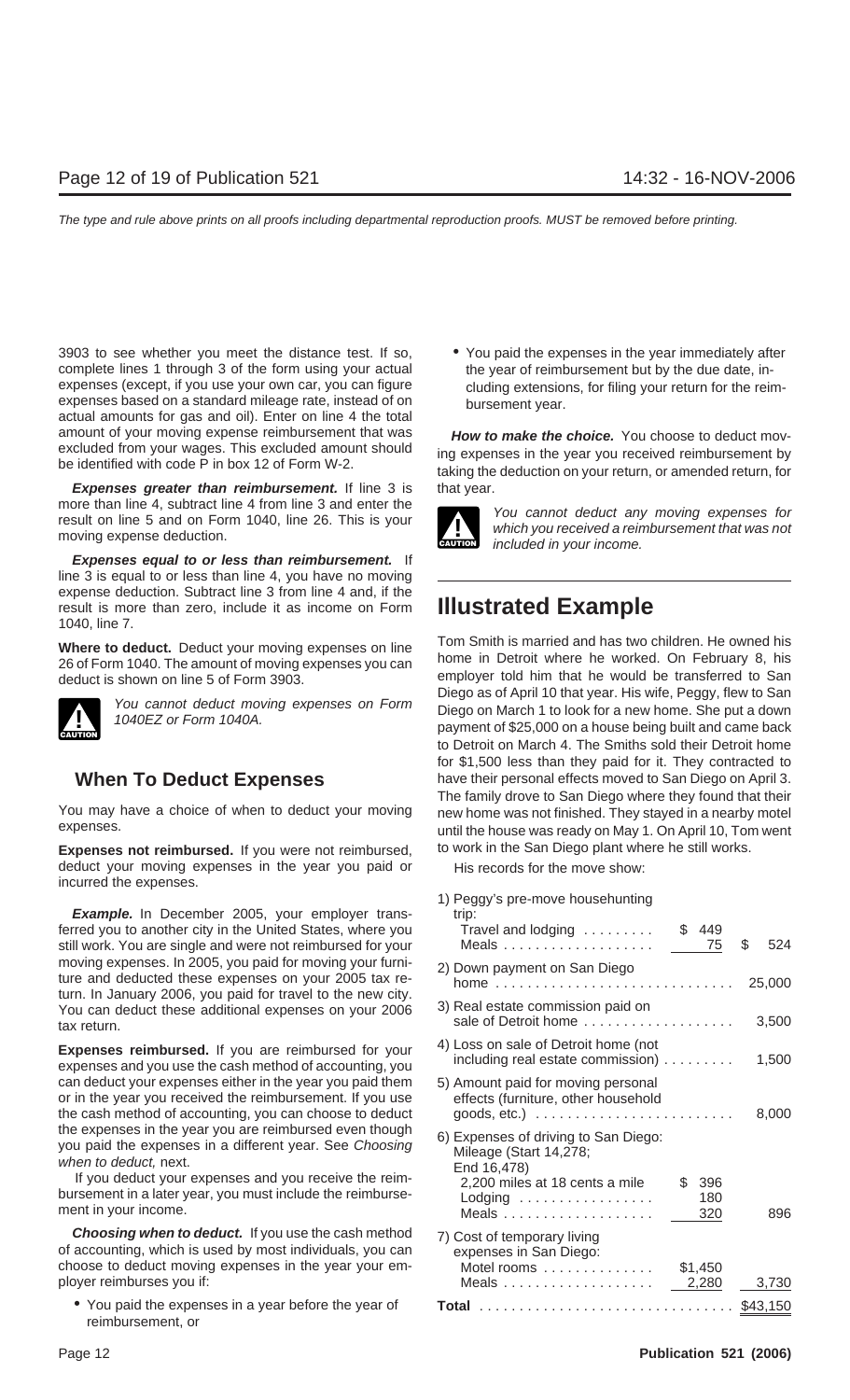Tom was reimbursed \$10,643 under an accountable plan. His employer gave him the following breakdown of the reimbursement.

| Moving personal effects                    | \$ 6,800 |
|--------------------------------------------|----------|
| Travel (and lodging) to San Diego          | 444      |
| Travel (and lodging) for househunting trip | 449      |
| Lodging for temporary quarters             | 1.450    |
| Loss on sale of home                       | 1,500    |
| Total reimbursement \$10,643               |          |

The employer included this reimbursement on Tom's<br>
Form W-2 for the year. The reimbursement of deductible<br>
expenses, \$7,244 (\$6,800 + \$444) for moving household<br>
goods and travel to San Diego was included in box 12 of<br>
e goods and travel to San Diego, was included in box 12 of

with Tom's other wages. Tom must include this amount on<br>line 7 of Form 1040. The employer withholds taxes from <br>the \$3.399 as discussed under *Reimbursement for de* sale of the Detroit home. The commission is used to the \$3,399, as discussed under *Reimbursement for de-* sale of the Detroit home. The commission is used to independent of the sale. ductible and nondeductible expenses under Tax Withholding and Estimated Tax, earlier. Also, Tom's employer could <br>
inve given him a separate Form W-2 for his moving reim-<br>
The Smiths cannot deduct it even though Tom's em-

have given his deduction for moving expenses, Tom en-<br>The Smiths cannot deduct it.<br>ployer reimbursed him for it. ters the following amounts on Form 3903. • **•** Item 6 — the expenses for meals while driving to

| Item $5$ — moving personal effects (line 1) $\dots$ \$8,000 |     |
|-------------------------------------------------------------|-----|
| Item $6$ — driving to San Diego (\$396 + \$180)             |     |
|                                                             | 576 |

| Total deductible moving expenses (line 3) \$8,576 |  |
|---------------------------------------------------|--|
| Minus: Reimbursement included in box 12           |  |
|                                                   |  |
| Deduction for moving expenses (line 5)  \$1,322   |  |

Tom's Form 3903 and Distance Test Worksheet are shown on the next page. He also enters his deduction, \$1,322, on line 26, Form 1040.

- 
- Form W-2. His employer identified this amount with code<br>
P.<br>
The employer included the balance, \$3,399 reimburse-<br>
ment of nondeductible expenses, in box 1 of Form W-2<br>
with Tom's other wages. Tom must include this amount
	-
	-
	- San Diego. (However, the lodging and car expenses are deductible.)
	- $\bullet$  Item 7 temporary living expenses.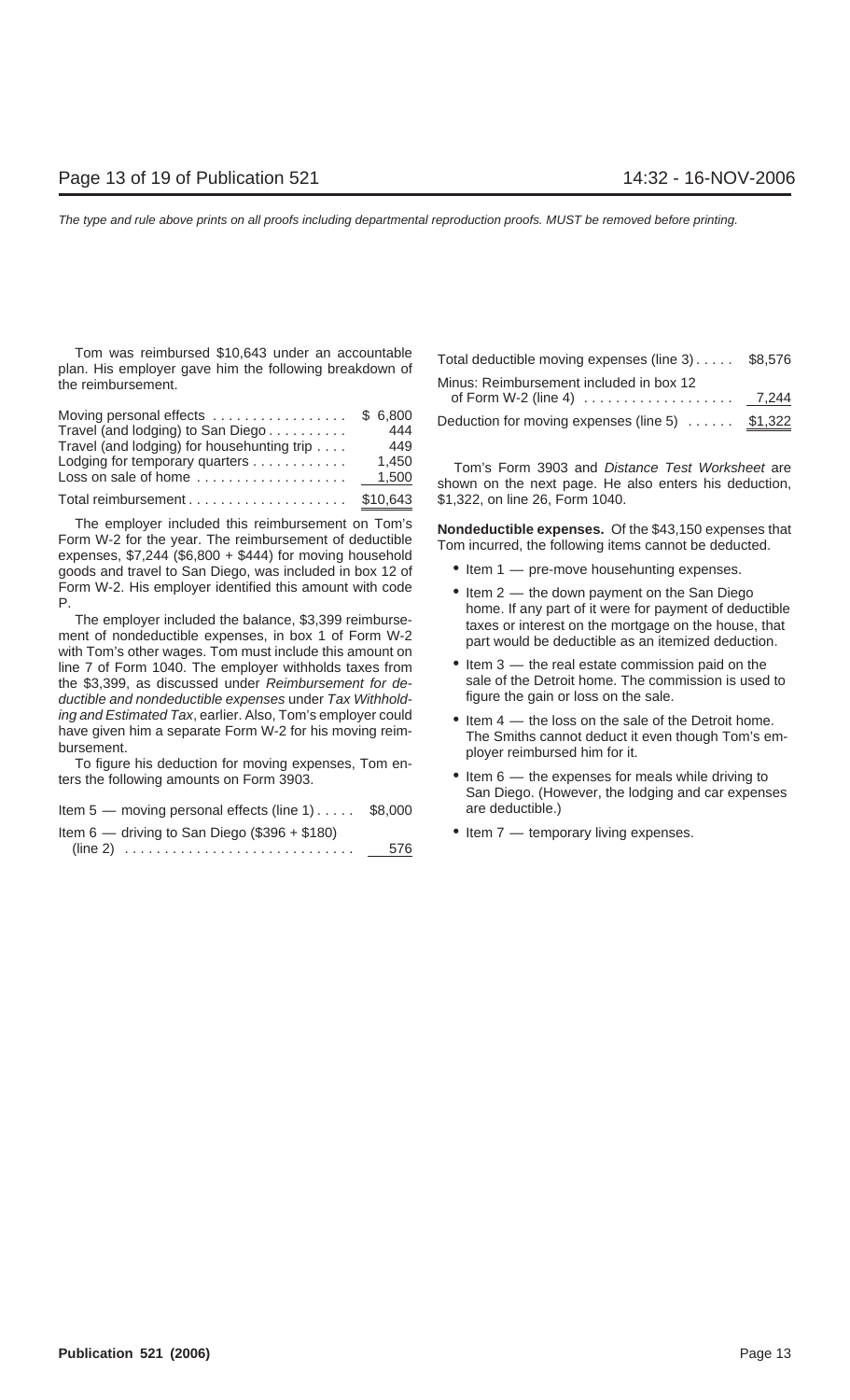|      | 3903                                                   | <b>Moving Expenses</b>                                                                                                                                                                                               |     | OMB No. 1545-0074             |  |
|------|--------------------------------------------------------|----------------------------------------------------------------------------------------------------------------------------------------------------------------------------------------------------------------------|-----|-------------------------------|--|
| Form |                                                        | Attach to Form 1040 or Form 1040NR.                                                                                                                                                                                  |     |                               |  |
|      | Department of the Treasury<br>Internal Revenue Service |                                                                                                                                                                                                                      |     | Attachment<br>Sequence No. 62 |  |
|      | Name(s) shown on return                                |                                                                                                                                                                                                                      |     | Your social security number   |  |
|      |                                                        | Tom and Peggy Smith                                                                                                                                                                                                  | 325 | 00 6437                       |  |
|      | Before you begin:                                      | $\sqrt{ }$ See the Distance Test and Time Test in the instructions to find out if you can deduct your moving<br>expenses.                                                                                            |     |                               |  |
|      |                                                        | $\sqrt{2}$ See <b>Members of the Armed Forces</b> on the back, if applicable.                                                                                                                                        |     |                               |  |
|      |                                                        | Transportation and storage of household goods and personal effects (see instructions).                                                                                                                               | 1   | 8.000                         |  |
| 2    | the cost of meals                                      | Travel (including lodging) from your old home to your new home (see instructions). Do not include<br>the contract of the contract of the contract of the contract of the contract of the contract of the contract of | 2   | 576                           |  |
| 3    | Add lines 1 and 2                                      |                                                                                                                                                                                                                      | 3   | 8.576                         |  |
| 4    |                                                        | Enter the total amount your employer paid you for the expenses listed on lines 1 and 2 that is                                                                                                                       |     |                               |  |
|      |                                                        | not included in box 1 of your Form W-2 (wages). This amount should be shown in<br>box 12 of your Form W-2 with code P<br>and a straightful and a straight and                                                        | 4   | 7.244                         |  |
| 5    | Is line 3 more than line 4?                            |                                                                                                                                                                                                                      |     |                               |  |
|      |                                                        | No. You cannot deduct your moving expenses. If line 3 is less than line 4, subtract line 3<br>from line 4 and include the result on Form 1040, line 7, or Form 1040NR, line 8.                                       |     |                               |  |
|      | $\sqrt{}$                                              | Yes. Subtract line 4 from line 3. Enter the result here and on Form 1040, line 26, or<br>Form 1040NR, line 26. This is your moving expense deduction<br>and a straight and a straight                                | 5   | 1.332                         |  |

## **General Instructions**

### **What's New**

For 2006, the standard mileage rate for using your vehicle to move to a new home is 18 cents a mile.

## **Purpose of Form**

Use Form 3903 to figure your moving expense deduction for a move related to the start of work at a new principal place of work (workplace). If the new workplace is outside the United States or its possessions, you must be a U.S. citizen or resident alien to deduct your expenses.

If you qualify to deduct expenses for more than one move, use a separate Form 3903 for each move.

For more details, see Pub. 521, Moving Expenses.

### **Moving Expenses You Can Deduct**

You can deduct the reasonable expenses of moving your household goods and personal effects and of traveling from your old home to your new home. Reasonable expenses can include the cost of lodging (but not meals) while traveling to your new home. You cannot deduct the cost of sightseeing trips.

## **Who Can Deduct Moving Expenses**

If you move to a new home because of a new principal workplace, you may be able to deduct your moving expenses whether you are self-employed or an employee. But you must meet both the distance test and time test that follow.



*Members of the Armed Forces may not have to meet the distance test and time test. See instructions on the back.*

### **Distance Test**

Your new principal workplace must be at least 50 miles farther from your old home than your old workplace was. For example, if your old workplace was 3 miles from your old home, your new workplace must be at least 53 miles from that home. If you did not have an old workplace, your new workplace must be at least 50 miles from your old home. The distance between the two points is the shortest of the more commonly traveled routes between them.



*To see if you meet the distance test, you can use the worksheet below.*

| <b>Distance Test Worksheet</b>                                                                                                                                                                                                | Keep a Copy for Your Records        |
|-------------------------------------------------------------------------------------------------------------------------------------------------------------------------------------------------------------------------------|-------------------------------------|
| 1. Number of miles from your old home to your new workplace response to the control of the control of the control of the control of the control of the control of the control of the control of the control of the control of | 2.200 miles                         |
| 2. Number of miles from your old home to your old workplace. 2.                                                                                                                                                               | 5 miles                             |
| 3. Subtract line 2 from line 1. If zero or less, enter -0-                                                                                                                                                                    | 2,195 miles                         |
| Is line 3 at least 50 miles?<br>Yes. You meet this test.<br>$\Box$ No. You do not meet this test. You cannot deduct your moving expenses. Do not complete Form 3903.                                                          |                                     |
| For Paperwork Reduction Act Notice, see back of form.                                                                                                                                                                         | Form 3903 (2006)<br>Cat. No. 12490K |

 $^{\prime\prime}$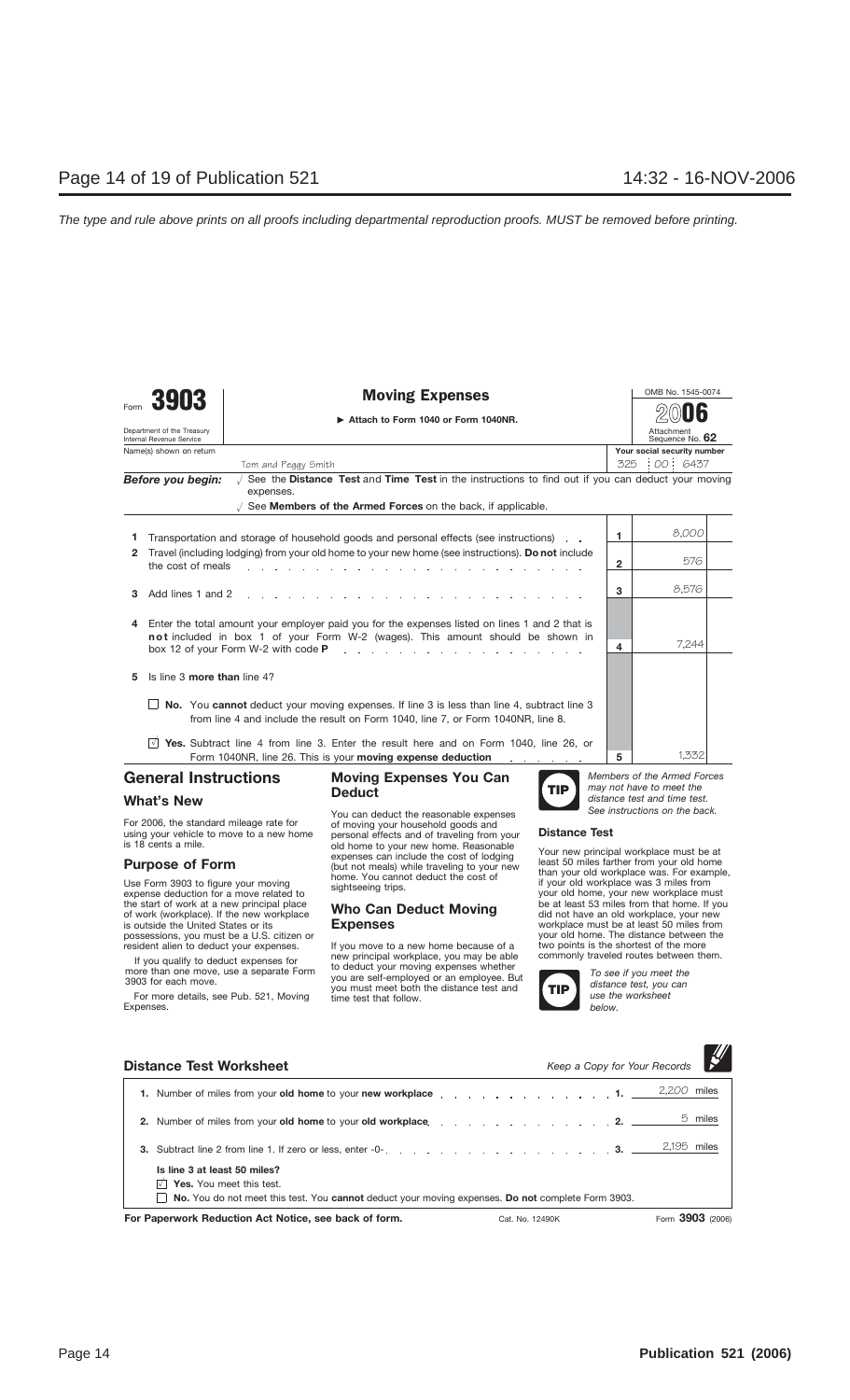If you are a member of the Armed Forces on active duty in box 1 of Form W-2. and you move because of a permanent change of station, If your reimbursements or allowances are less than your<br>vou do not have to meet the distance and time tests, actual moving expenses, do not include the reimburseyou do not have to meet the distance and time tests, actual moving expenses, do not include the reimburse-<br>discussed earlier. You can deduct your unreimbursed a ments or allowances in income. You can deduct the exdiscussed earlier. You can deduct your unreimbursed

A permanent change of station includes: Deductible Moving Expenses, earlier.

- 
- A move from one permanent post of duty to another, and actual expenses. Do not include any expenses for actual expenses. Do not include any expenses for
- duty or within the period allowed under the Joint income. Travel Regulations. 2. Enter on line 4 the total reimbursements and al-

**Spouse and dependents.** If a member of the Armed expenses claimed on lines 1 and 2. Do not include Forces dies, is imprisoned, or deserts, a permanent the value of moving services provided by the governchange of station for the spouse or dependent includes a ment. Also, do not include any part of a dislocation move to: **allowance**, a temporary lodging allowance, a tempo-

- 
- 
- 

If the military moves you and your spouse and depen- do not have a moving expense deduction. Subtract dents to or from separate locations, the moves are treated line 3 from line 4 and, if the result is more than zero, as a single move to your new main job location. enter it on Form 1040, line 7.

**Services or reimbursements provided by government.** If the military moves you and your spouse and dependents Do not include in income the value of moving and storage to or from different locations, treat these moves as a single services provided by the government because of a perma- move. nent change of station. In general, if the total reimburse-<br>ments or allowances you receive from the government<br>because of the move are more than your actual moving<br>movided by the government. expenses, the government should include the excess in your wages on Form W-2. However, the excess portion of

a dislocation allowance, a temporary lodging allowance, a **Members of the Armed Forces** temporary lodging expense, or a move-in housing allowance is not included in income and should not be included

moving expenses. penses that are more than your reimbursements. See

## • A move from your home to your first post of active **How to complete Form 3903 for members of the Armed** duty, **Forces.** Take the following steps.

- A move from your last post of duty to your home or moving services provided by the government. Also, to a nearer point in the United States. The move do not include any expenses that were reimbursed must occur within one year of ending your active by an allowance you do not have to include in your
- lowances you received from the government for the rary lodging expense, or a move-in housing allow- • The place of enlistment, ance.
- The member's, spouse's, or dependent's home of 3. Complete line 5. If line 3 is more than line 4, subtract record, or line 5 and enter the result on line 5 and • A nearer point in the United States. **on Form 1040, line 26. This is your moving expense** deduction. If line 3 is equal to or less than line 4, you

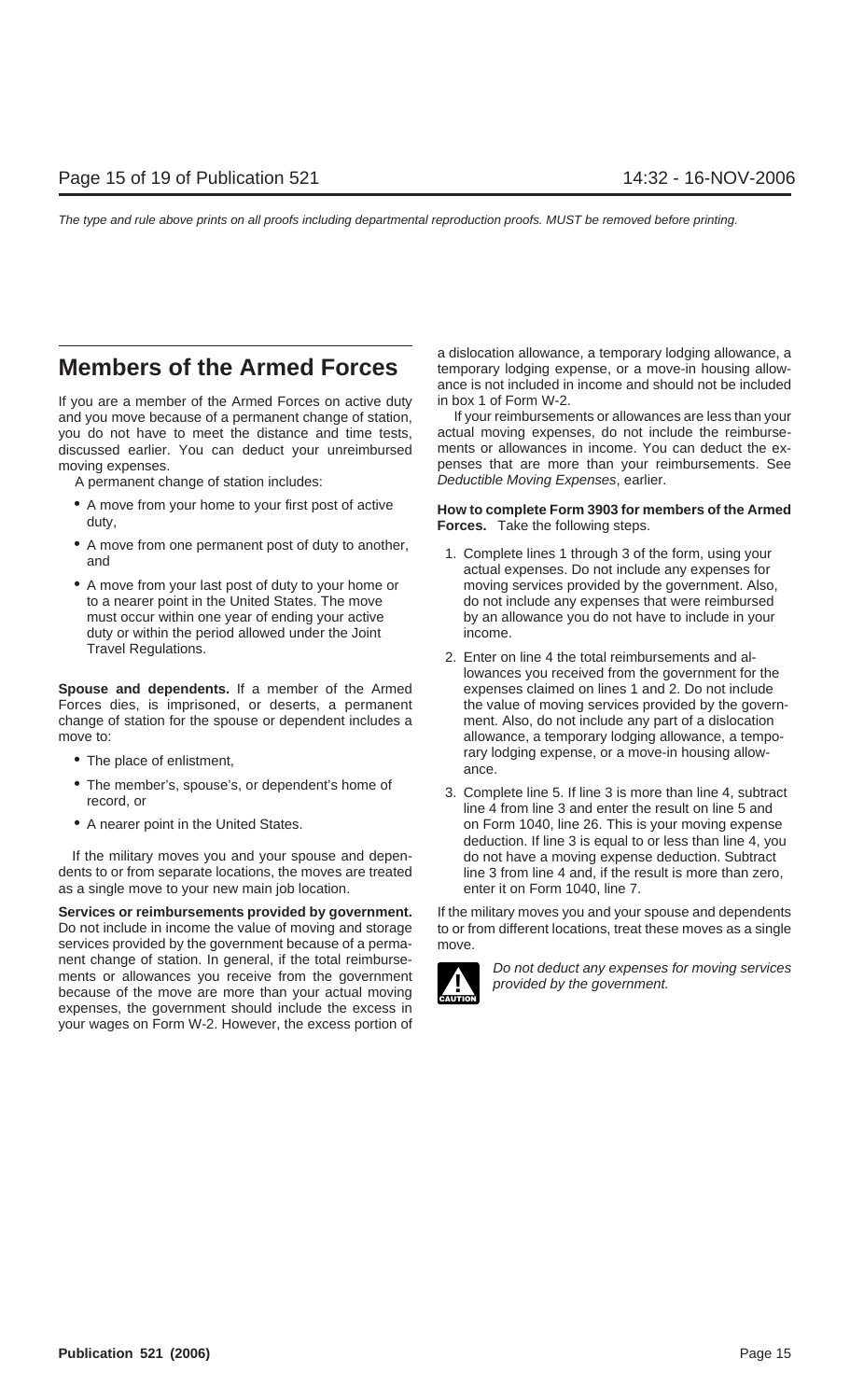## **How To Get Tax Help** • View Internal Revenue Bulletins (IRBs) published in

You can get help with unresolved tax issues, order free<br>bublications and forms, ask tax questions, and get informa-<br>Figure your withholding allowances using our withpublications and forms, ask tax questions, and get informa-<br>
figure your withhold in the IRS in several ways. By selecting the method holding calculator. tion from the IRS in several ways. By selecting the method that is best for you, you will have quick and easy access to  $\bullet$  Sign up to receive local and national tax news by tax help.

**Contacting your Taxpayer Advocate.** The Taxpayer • Get information on starting and operating a small Advocate Service is an independent organization within business. the IRS whose employees assist taxpayers who are experiencing economic harm, who are seeking help in resolving tax problems that have not been resolved through normal<br>channels, or who believe that an IRS system or procedure<br> $\sum$ is not working as it should.

You can contact the Taxpayer Advocate Service by calling toll-free 1-877-777-4778 or  $TY/TDD$   $\bullet$  Ordering forms, instructions, and publications. Call 1-800-829-4059 to see if you are eligible for assistance. 1-800-829-4059 to see if you are eligible for assistance.<br>
You can also call or write to your local taxpayer advocate,<br>
whose phone number and address are listed in your local<br>
telephone directory and in Publication 1546, Advocate Service of the IRS - How To Get Help With<br>Unresolved Tax Problems. You can file Form 911, Applica-<br>
tion for Taxpayer Assistance Order or ask an IRS em-<br>
questions at 1-800-829-1040. tion for Taxpayer Assistance Order, or ask an IRS employee to complete it on your behalf. For more information,<br>go to www.irs.gov/advocate. solving tax problems every business day in IRS Tax-

dent organizations that provide low income taxpayers with IRS letters, request adjustments to your account representation in federal tax controversies with the IRS for help you set up a payment plan. Call your local representation in federal tax controversies with the IRS for help you set up a payment plan. Call your local<br>free or for a nominal charge. The clinics also provide tax Taxpayer Assistance Center for an appointment. To free or for a nominal charge. The clinics also provide tax Taxpayer Assistance Center for an appointment. To<br>
education and outreach for taxpayers with limited Fnglish find the number, go to www.irs.gov/localcontacts or education and outreach for taxpayers with limited English find the number, go to www.irs.gov/localcontacts or<br>proficiency or who speak English as a second language look in the phone book under United States Governproficiency or who speak English as a second language. look in the phone book under United States Govern-<br>Publication 4134, Low Income Taxpayer Clinic List pro-<br>ment. Internal Revenue Service. Publication 4134, Low Income Taxpayer Clinic List, provides information on clinics in your area. It is available at • TTY/TDD equipment. If you have access to TTY/<br>www.irs.gov or at your local IRS office. TDD equipment, call 1-800-829-4059 to ask tax

questions or to order forms and publications. **Free tax services.** To find out what services are available, get Publication 910, IRS Guide to Free Tax Services. • TeleTax topics. Call 1-800-829-4477 to listen to<br>It contains a list of free tax publications and describes other pre-recorded messages covering various tax topic It contains a list of free tax publications and describes other free tax information services, including tax education and<br>assistance programs and a list of TeleTax topics.<br>2006 refund, call 1-800-829-4477 and press 1 for



**Internet.** You can access the IRS website at automated refund information or call

- E-file your return. Find out about commercial tax able because you will need to know your social seble taxpayers. **dollar amount of your refund.**
- Check the status of your 2006 refund. Click on<br>Where's My Refund. Wait at least 6 weeks from the
- Download forms, instructions, and publications.  $\blacksquare$  a short survey at the end of the call.
- Order IRS products online.
- Research your tax questions online.
- Search publications online by topic or keyword.
- 
- 
- 
- 



- 
- 
- **Low income tax clinics (LITCs).** LITCs are indepen-<br>IRS letters, request adjustments to your account, or having the vincome taxpayers with last littlers, request adjustments to your account, or
	-
	-
	- www.irs.gov 24 hours a day, 7 days a week to: 1-800-829-1954. Be sure to wait at least 6 weeks from the date you filed your return (3 weeks if you filed electronically). Have your 2006 tax return avail preparation and e-file services available free to eligi- curity number, your filing status, and the exact whole

**Evaluating the quality of our telephone services.** To date you filed your return (3 weeks if you filed elec- ensure IRS representatives give accurate, courteous, and tronically). Have your 2006 tax return available be- professional answers, we use several methods to evaluate cause you will need to know your social security the quality of our telephone services. One method is for a number, your filing status, and the exact whole dollar second IRS representative to listen in on or record random amount of your refund. telephone calls. Another is to ask some callers to complete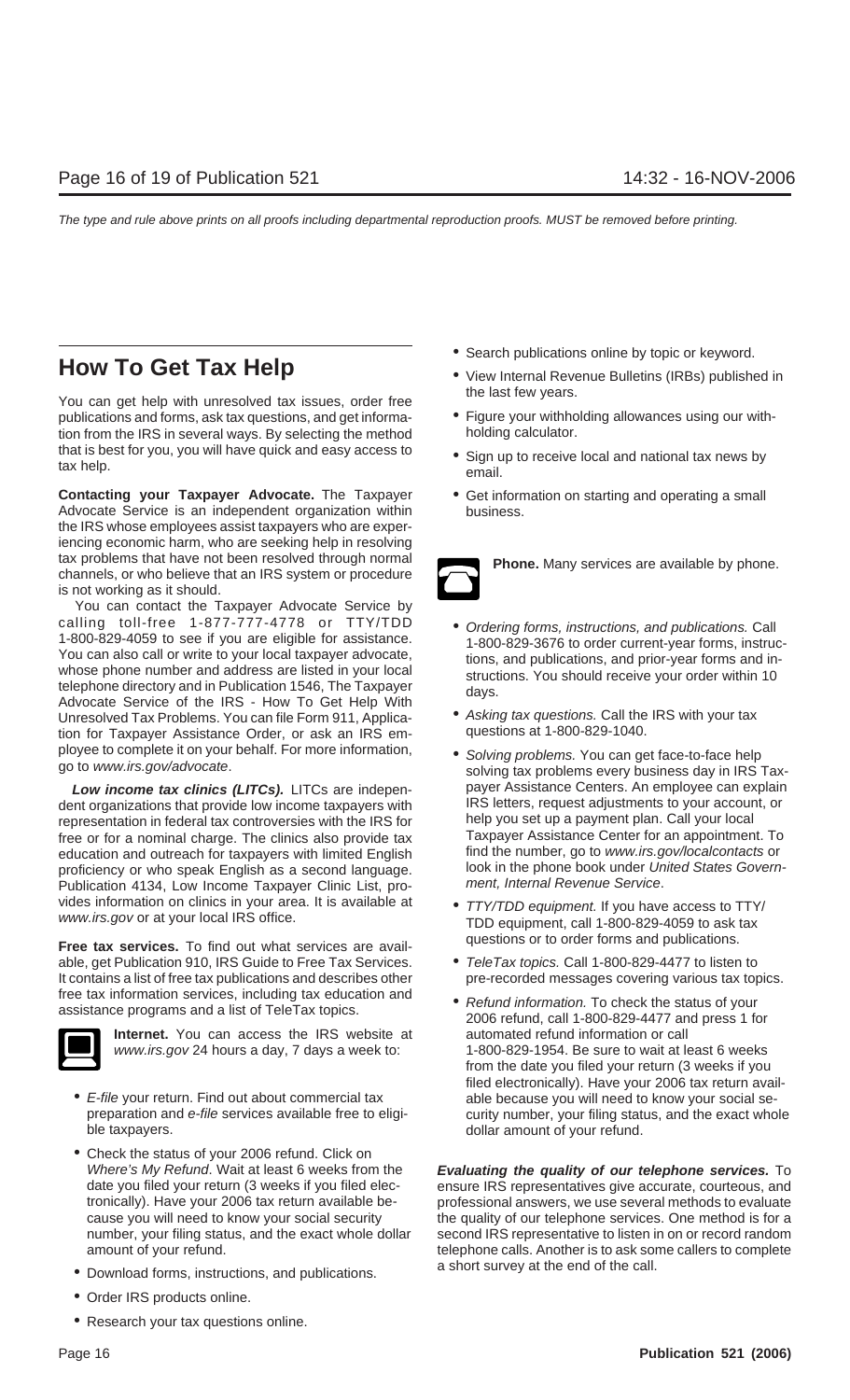

- braries, grocery stores, copy centers, city and county  $\bullet$  Tax law frequently asked questions.<br>government offices, credit unions, and office supply stores have a collection of products available to print • Tax Topics from the IRS telephone response sysfrom a CD-ROM or photocopy from reproducible tem. proofs. Also, some IRS offices and libraries have the • Fill-in, print, and save features for most tax forms.<br>Internal Revenue Code, regulations, Internal Revenue Bulletins, and Cumulative Bulletins available for • Internal Revenue Bulletins.<br>research purposes.
- Services. You can walk in to your local Taxpayer letters, request adjustments to your tax account, or or call 1-877-CDFORMS (1-877-233-6767) toll free to buy<br>help you set up a payment plan. If you need to the CD for \$25 (plus a \$5 handling fee). Price is subject to<br>resol more comfortable talking with someone in person, **CD for small businesses.** Publication 3207, The visit your local Taxpayer Assistance Center where you can spread out your records and talk with an you can spread out your records and talk with an you can spread out your records and talk with an must for every small business owner or any tax-<br>IRS representative face-to-face. No appointment is paver about to start a business. This vear's CD includes: necessary, but if you prefer, you can call your local<br>
Center and leave a message requesting an appoint-<br>
The Helpful information, such as how to prepare a busi-<br>
ness plan, find financing for your business, and<br>
mess plan ment to resolve a tax account issue. A representa-<br>tive will call you back within 2 business days to much more. tive will call you back within 2 business days to schedule an in-person appointment at your conve-<br>
nience. To find the number, go to *www.irs.gov/local*<br>
contacts or look in the phone book under *United*<br>
States Government. Internal Revenue Service.<br> **Case 10.00000000000** States Government, Internal Revenue Service.



**Mail.** You can send your order for forms, instruc-<br>tions, and publications to the address below. You<br>should receive a response within 10 business associations, and IRS organizations.

Bloomington, IL 61702-8903



- Walk-in. Many products and services are avail-<br> **•** Current-year forms, instructions, and publications.
- able on a walk-in basis.  $\bullet$  Prior-year forms, instructions, and publications.
- *Products.* You can walk in to many post offices,  **Products DVD** Ships with the Final release. libraries, and IRS offices to pick up certain forms,
	- instructions, and publications. Some IRS offices, li- Tax Map: an electronic research tool and finding aid.
		-
		-
		-
		-
		- Toll-free and email technical support.

Assistance Center every business day for personal, Buy the CD from National Technical Information Service face-to-face tax help. An employee can explain IRS (NTIS) at *www.irs.gov/cdorders* for \$25 (no handling fee)<br>letters, request adjustments to your tax account, or equiled the real of the CH-877-233-6767) toll free to buy



payer about to start a business. This year's CD includes:

- 
- 
- 
- Tax Map: an electronic research tool and finding aid.
- 
- days after your request is received.  $\bullet$  "Rate the Product" survey—your opportunity to sug-
	- National Distribution Center enter enter enter the CD to help you navigate the pages<br>
	P.O. Box 8903 e A site map of the CD to help you navigate the pages<br>
	Ploomington II 61702-8903 efthe CD with ease.
		- **CD for tax products.** You can order Publication <br>1796, IRS Tax Products CD, and obtain:<br>1796, IRS Tax Products CD, and obtain:<br>creating a business plan, and filing taxes.

• A CD that is released twice so you have the latest<br>products. The first release ships in January and the early April. You can get a free copy by calling<br>final release ships in March. 1-800-829-3676 or by visiting www.irs.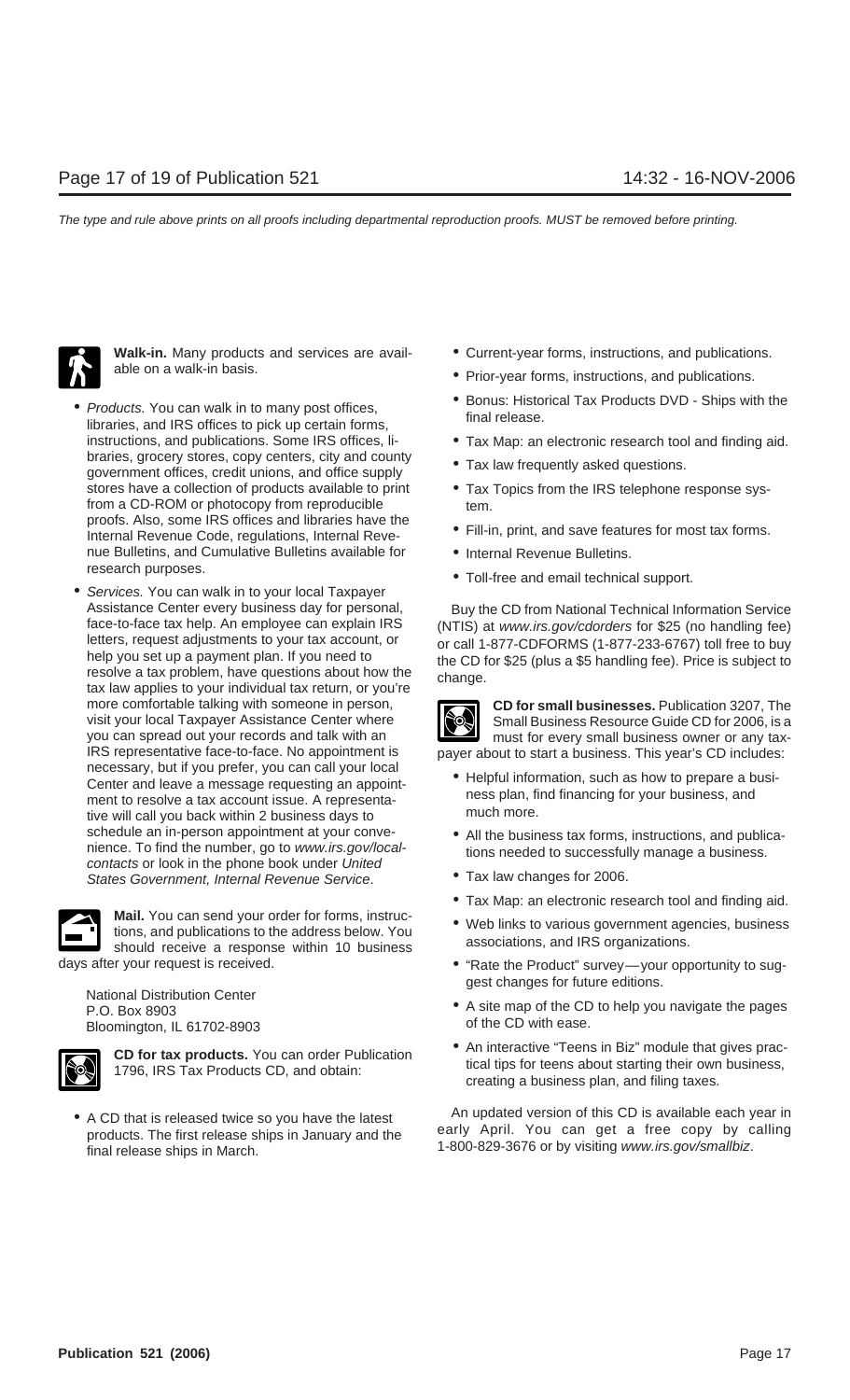To help us develop a more useful index, please let us know if you have ideas for index entries. **Index** See "Comments and Suggestions" in the "Introduction" for the ways you can reach us.

| <b>Absence, temporary</b> 5, 6 Figures (See Tables and figures)                                                                             |                                                                                 | Nonaccountable plans  10                                                                                                     |  |
|---------------------------------------------------------------------------------------------------------------------------------------------|---------------------------------------------------------------------------------|------------------------------------------------------------------------------------------------------------------------------|--|
|                                                                                                                                             | Moving expense deduction  12                                                    | Reimbursements of  10, 11                                                                                                    |  |
| Distance test, special rule  4<br>Form 3903, how to<br>Services or reimbursements<br>provided by government 15<br>Spouse and dependents  15 | Armed Forces members, how to<br>Completed sample 12<br>Moving expense deduction | Permanently retired, defined  7<br>Personal effects  8<br>Moving to and from storage 8<br><b>Publications (See Tax help)</b> |  |
| <b>Assistance</b> (See Tax help)                                                                                                            | Form W-2:                                                                       |                                                                                                                              |  |

| Closely related in place  3       |  |
|-----------------------------------|--|
| Closely related in time 2         |  |
| <b>Comments on publication  2</b> |  |

| <b>Deductible moving</b><br>Household goods  8<br>Moving to and from                                                                                      | Help (See Tax help)<br>Household goods 8<br>Moving to and from storage 8                                                                                    | Included in income 11<br>Nonaccountable plans  10<br>Nondeductible expenses  10,<br>Reasonable period of time  9                                                                 |
|-----------------------------------------------------------------------------------------------------------------------------------------------------------|-------------------------------------------------------------------------------------------------------------------------------------------------------------|----------------------------------------------------------------------------------------------------------------------------------------------------------------------------------|
| Member of your household  8<br>Moves in U.S.  8<br>Moves outside U.S.  8<br>Moving expenses allocable to                                                  | Important reminders 1                                                                                                                                       | Reporting moving expenses and<br>reimbursements (Table 2)  12<br>Reporting expenses  11                                                                                          |
| excluded foreign income  8<br>Personal effects  8<br>Moving to and from                                                                                   |                                                                                                                                                             | Expenses equal to or less than<br>reimbursement  12<br>Expenses greater than<br>reimbursement  12                                                                                |
| Reasonable expenses  7<br>Storage expenses  8<br>Travel expenses  8<br>Distance test  3<br>Armed Forces, special rule  4<br>Illustration of (Figure A)  4 | M<br><b>Main job location:</b><br>More than one job  4<br>Union members 4<br>Member of household  8<br><b>Members of Armed Forces (See</b><br>Armed Forces) | Form 3903, deduction<br>Moving expenses and<br>reimbursements (Table 2)  12<br>Retirees who move to U.S.  2, 3<br>Permanently retired, defined  7<br>Return to full-time work  4 |
| Main job location 4<br>Return to full-time work  4<br>Worksheet 1  4                                                                                      | Missing children, photographs                                                                                                                               | S<br>Seasonal trade or business  6                                                                                                                                               |

| In $U.S.$ |
|-----------|
| Outside   |
| To and    |
| Moving e  |
| moving    |
|           |
|           |

| А                                                                                                                                           |                                                                                                    |                                                                                                                              |
|---------------------------------------------------------------------------------------------------------------------------------------------|----------------------------------------------------------------------------------------------------|------------------------------------------------------------------------------------------------------------------------------|
| Absence, temporary  5, 6                                                                                                                    | <b>Figures</b> (See Tables and figures)                                                            | Nonaccountable plans  10                                                                                                     |
| Accountable plans9                                                                                                                          |                                                                                                    | Nondeductible expenses  9                                                                                                    |
|                                                                                                                                             | <b>Form 1040:</b>                                                                                  | Reimbursements of  10, 11                                                                                                    |
| Adequate accounting 9                                                                                                                       | Moving expense deduction  12                                                                       |                                                                                                                              |
| Armed Forces 2, 15                                                                                                                          | Form 3903:                                                                                         |                                                                                                                              |
| Distance test, special rule  4<br>Form 3903, how to<br>Services or reimbursements<br>provided by government 15<br>Spouse and dependents  15 | Armed Forces members, how to<br>Completed sample 12<br>Moving expense deduction<br>calculation  11 | Permanently retired, defined  7<br>Personal effects  8<br>Moving to and from storage 8<br><b>Publications (See Tax help)</b> |
| <b>Assistance</b> (See Tax help)                                                                                                            | Form W-2:                                                                                          | R                                                                                                                            |
| С<br>Change of address  1                                                                                                                   | Reimbursements  10<br>Government provided for Armed<br>Forces members  15                          | Reasonable expenses  7<br>Reasonable period of time  9<br>Reimbursements  9-11                                               |
| Closely related in place  3<br>Closely related in time 2<br>Comments on publication  2                                                      | Form W-4:<br>Withholding allowance  11<br>Free tax services  16<br>Full-time work, defined  6      | Adequate accounting  9<br>Armed Forces members  15<br>Estimated tax  11                                                      |
|                                                                                                                                             |                                                                                                    |                                                                                                                              |

| Help (See Tax help)          |  |
|------------------------------|--|
|                              |  |
| <b>Household goods</b> 8     |  |
| Moving to and from storage 8 |  |
|                              |  |

|  | Important reminders |  |  |  |  |  |  |  |  |  |  |  |  |
|--|---------------------|--|--|--|--|--|--|--|--|--|--|--|--|
|--|---------------------|--|--|--|--|--|--|--|--|--|--|--|--|

| . טיטטומו טווטטנט 0 |                       |
|---------------------|-----------------------|
| Moving to and from  | Expenses greater than |

| Travel expenses  8<br>stance test  3<br>Armed Forces, special rule  4<br>Illustration of (Figure A)  4<br>Main job location 4<br>Return to full-time work  4<br>Worksheet 1  4 | <b>Main job location:</b><br>More than one job  4<br>Member of household  8<br><b>Members of Armed Forces (See</b><br>Armed Forces)<br>Missing children, photographs | <u> Galguiduott.</u><br>Moving expenses and<br>reimbursements (Table<br>Retirees who move to U.<br>Permanently retired, defi<br>Return to full-time work.<br>S<br>Seasonal trade or busine<br>Seasonal work |
|--------------------------------------------------------------------------------------------------------------------------------------------------------------------------------|----------------------------------------------------------------------------------------------------------------------------------------------------------------------|-------------------------------------------------------------------------------------------------------------------------------------------------------------------------------------------------------------|
| nployees:<br>Time test for  4<br>cess reimbursements 9<br>cluded foreign income:<br><b>M.</b> The state of the state of the state of $\alpha$                                  | More information (See Tax help)<br>Moves:<br>To and from storage  8<br><b>Moving expenses (See Deductible</b><br>moving expenses; Who can                            | Self-employed persons:<br>Time test<br>Table 1<br><b>Spouse of Armed Forces</b><br>member<br>Standard mileage rate<br>Storage expenses<br><b>.</b>                                                          |

| Nonaccountable plans  10  |  |
|---------------------------|--|
| Nondeductible expenses  9 |  |
| Reimbursements of  10, 11 |  |

| Permanently retired, defined  7    |  |
|------------------------------------|--|
| Personal effects  8                |  |
| Moving to and from storage 8       |  |
| <b>Publications</b> (See Tax help) |  |

| <b>Assistance</b> (See Tax neip) | Form w-z:                       | ĸ                                          |
|----------------------------------|---------------------------------|--------------------------------------------|
|                                  | Reimbursements  10              | Reasonable expenses  7                     |
| C                                | Government provided for Armed   | Reasonable period of time  9               |
| Change of address  1             | Forces members  15              | Reimbursements  9-11                       |
| Closely related in place  3      | Form W-4:                       | Accountable plans  9                       |
| Closely related in time 2        | Withholding allowance  11       | Adequate accounting  9                     |
| Comments on publication  2       | Free tax services  16           | Armed Forces members  15                   |
|                                  | Full-time work, defined  6      |                                            |
|                                  |                                 |                                            |
| D                                | H.                              | Excluded from income  10                   |
| <b>Deductible moving</b>         | <b>Help</b> (See Tax help)      | Included in income 11                      |
| expenses  7-8                    | Home, defined  3                | Nonaccountable plans  10                   |
| Household goods  8               | Household goods 8               | Nondeductible expenses  10,                |
| Moving to and from               | Moving to and from storage 8    |                                            |
|                                  |                                 | Reasonable period of time  9               |
| Member of your household  8      |                                 | Reporting moving expenses and              |
| Moves in U.S.  8                 |                                 | reimbursements (Table 2)  12               |
| Moves outside U.S.  8            | Important reminders  1          | Types of plans  9                          |
| Moving expenses allocable to     |                                 | Reporting expenses  11                     |
| excluded foreign income  8       |                                 | Expenses equal to or less than             |
| Personal effects  8              | Joint returns  6                | reimbursement  12                          |
| Moving to and from               |                                 | Expenses greater than<br>reimbursement  12 |
| storage 8                        |                                 |                                            |
| Reasonable expenses  7           | M                               | Form 3903, deduction<br>calculation  11    |
| Storage expenses  8              | Main job location:              | Moving expenses and                        |
|                                  |                                 | reimbursements (Table 2)  12               |
| Travel expenses  8               | More than one job  4            | Retirees who move to U.S.  2, 3            |
| Distance test  3                 | Union members 4                 | Permanently retired, defined  7            |
| Armed Forces, special rule  4    | Member of household  8          | Return to full-time work  4                |
|                                  | surface of America Frances (Oss |                                            |

| Return to full-time work $\ldots \ldots$ 4<br>Worksheet 1  4 | 1<br>Missing children, photographs     | Seasonal trade or business  6<br>Seasonal work  5    |
|--------------------------------------------------------------|----------------------------------------|------------------------------------------------------|
|                                                              | More information (See Tax help)        | Self-employed persons:                               |
| E.                                                           | Moves:                                 | Time test $\dots\dots\dots\dots\dots\dots\dots 5, 6$ |
| <b>Employees:</b>                                            |                                        |                                                      |
|                                                              |                                        | <b>Spouse of Armed Forces</b>                        |
| <b>Estimated tax  10, 11</b>                                 | To and from storage  8                 |                                                      |
| Excess reimbursements 9                                      | <b>Moving expenses (See Deductible</b> |                                                      |
| <b>Excluded foreign income:</b>                              | moving expenses; Who can               | Storage expenses  8                                  |
| Moving expenses allocable to  8                              | deduct)                                | Suggestions for publication  2                       |
|                                                              |                                        |                                                      |